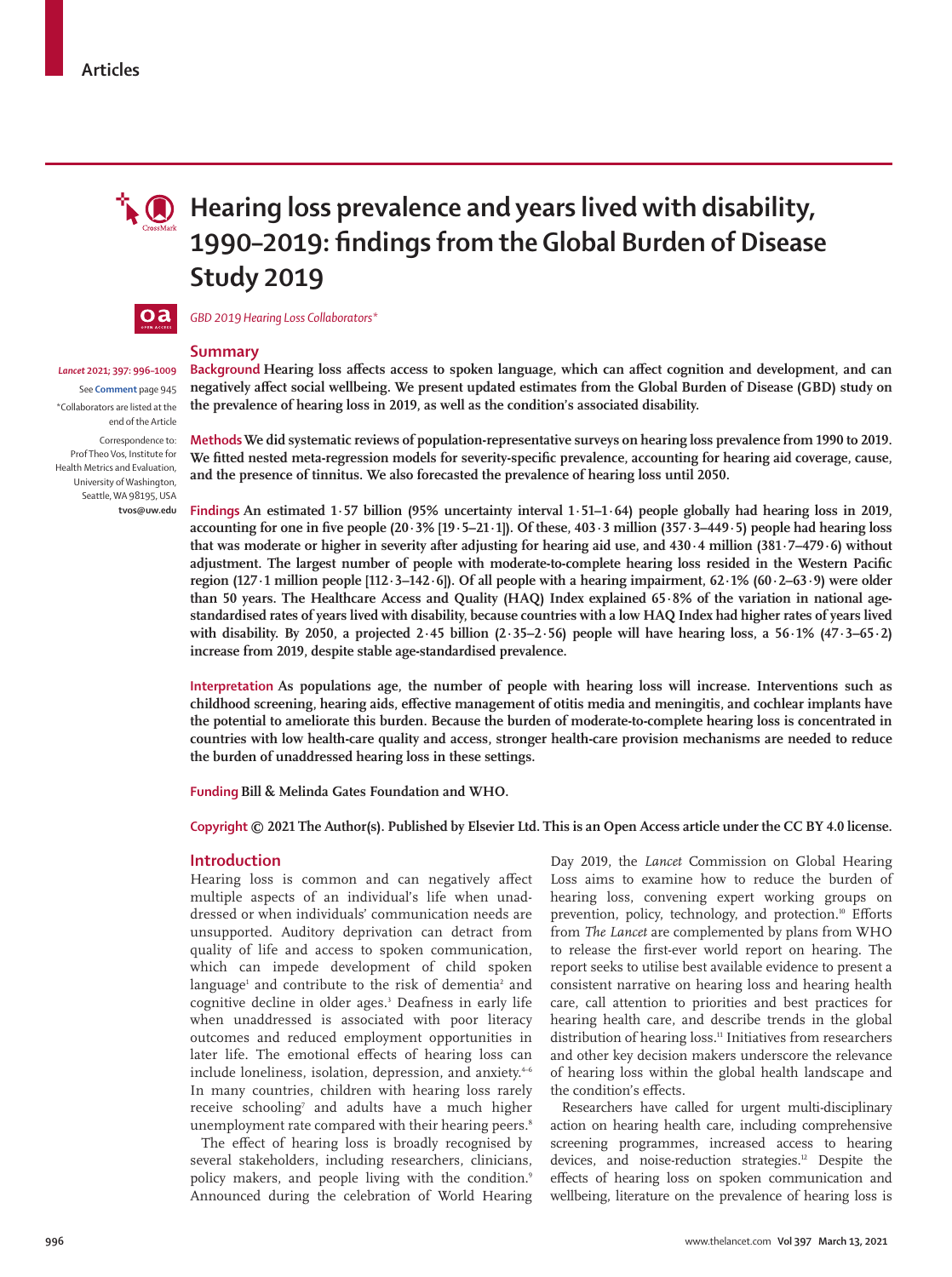## **Research in context**

## **Evidence before this study**

The prevalence of hearing loss is estimated annually through the Global Burden of Disease (GBD) study, a systematic overview of the prevalence of 369 diseases and injuries. The latest GBD study on hearing loss was based on estimates from 10 years ago. Since then, we have obtained new sources of data through systematic reviews of population-representative studies, collaborator input, and additional targeted searches. Sources up to Dec 31, 2008, were obtained from a previously published systematic review. In GBD 2013, we did a systematic review of sources published 2008–13 onward using the following PubMed search string: "(hearing loss[Title/Abstract] OR deafness[Title/Abstract] OR hearing loss[Title/Abstract]) AND (prevalence[Title/Abstract]) AND ("2008"[PDAT] : "3000"[PDAT]) AND (cross sectional OR survey)".

In GBD 2016, we did an update systematic review of sources published between Nov 26, 2008, and Nov 30, 2016, using the following PubMed search string: "(hearing loss[Title/ Abstract] OR deafness[Title/Abstract] OR hearing loss[Title/ Abstract] OR audiometry[Title/Abstract]) AND (prevalence[Title/Abstract]) AND ("2008/11/26"[PDAT]: "3000"[PDAT]) AND (cross sectional OR survey)", without any language restrictions. Sources that included selfreported data, did not report hearing loss in the less severe ear, were not population representative, or did not report a definitive decibel-level threshold for reported hearing loss were excluded. Sources that reported bilateral hearing loss according to the GBD reference definition were included.

### **Added value of this study**

The GBD hearing loss paper published in 2010 was informed by 42 studies in 29 countries. Our analysis provides an update that is informed by 215 survey sources from 77 countries. Method changes for the GBD 2019 iteration include new methods of adjusting data using non-standard hearing thresholds and splitting data with gender unspecified by sex. These GBD estimates are accompanied by forecasts of hearing loss prevalence until 2050, providing a comprehensive picture of current and future disease trends. We found that 1·57 billion people (95% uncertainty interval 1·51–1·64) had hearing loss in 2019, contributing to 43·45 million (29·68–61·80) years lived with disability as the third largest cause of disability in GBD. The global number of individuals with hearing loss is also projected to increase by 56·1% (47·3–65·2) in the next 30 years despite stable age-standardised prevalence.

#### **Implications of all the available evidence**

This study accompanies the 2021 WHO World Hearing Report, which describes the burden of hearing loss using the GBD 2019 results and standards for ear and hearing care, and sets standards for policy and prevention. Our analysis provides evidence that hearing loss is largely caused by ageing, will increase in prevalence in coming years, and is more prevalent in countries with low health-care access. Cost-effective, preventive, and treatment interventions for hearing loss are available, including school-based screening programmes, hearing devices (eg, hearing aids or cochlear implants), and clinical management of ear disease. Health-care services must be prepared for large projected increases in burden, particularly in low-income and middle-income countries where ear specialists and audiologists are scarce.

relatively sparse, making the understanding of who is most affected and where resources should be allocated difficult.

The Global Burden of Diseases, Injuries, and Risk Factors (GBD) Study is a comprehensive attempt to quantify the contribution of hearing loss relative to other causes of ill health. The study provides annual data on the prevalence and associated levels of disability for 369 diseases and injuries, as well as 87 risk factors. Estimates are updated annually, most recently for GBD 2019—the most recent GBD paper on hearing loss was based on GBD 2010 estimates.<sup>13</sup> In this Article, we aimed to estimate the prevalence, severity, and distribution of global hearing loss and added forecasts of future disease prevalence through 2050.

# **Methods**

# **Overview**

The 2019 GBD produced estimates for 369 diseases and injuries; high-level methods have been described in detail elsewhere.<sup>14</sup> Data for the prevalence and incidence of non-fatal conditions were pooled in DisMod-MR 2.1, a Bayesian meta-regression tool (described elsewhere).15

In addition to prevalence and incidence, GBD uses the years lived with disability (YLDs) metric to compare the morbidity associated with different non-fatal conditions. YLDs are calculated by multiplying the prevalence of a condition with its associated disability weight, reflecting the severity of that disease relative to all other health states. Disability weights range from 0 (meaning perfect health) to 1, which is equivalent to death.

This study complies with the Guidelines for Accurate and Transparent Health Estimates Reporting (GATHER) recommendations (appendix p 16).<sup>16</sup>

See **Online** for appendix

#### **Definition of hearing loss**

GBD defines hearing loss as the quietest sound an individual can hear in their better ear, taken as the pure-tone average of audiometric thresholds of 0·5 kHz, 1 kHz, 2 kHz, and 4 kHz. Hearing loss is reported in the GBD by seven mutually exclusive severity categories (table 1). $\sigma$  Two health states were assigned to each severity category on the basis of the presence of tinnitus, a ringing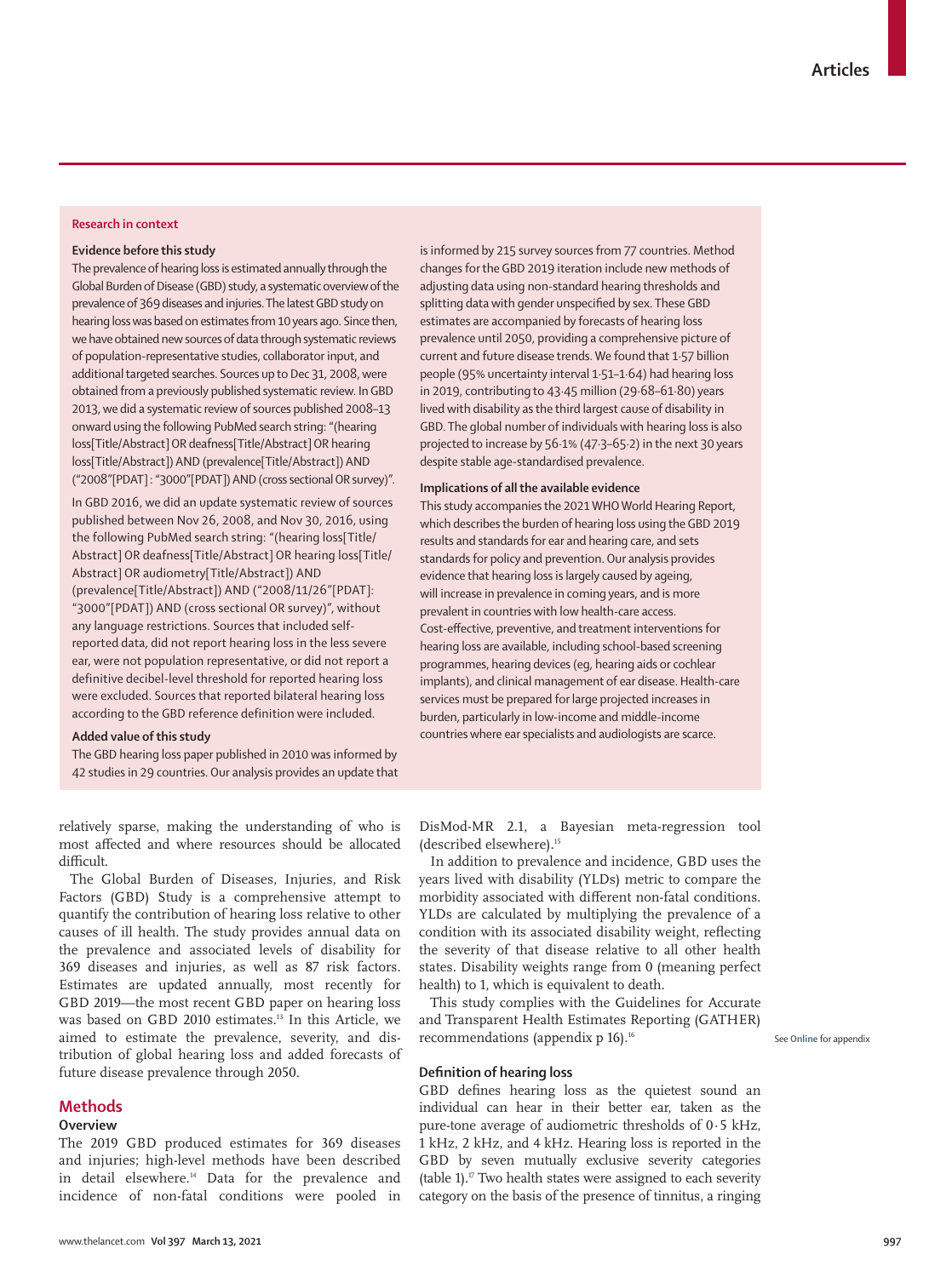|                                                                                                                                              | Lay description                                                                                                                                                                                                                                                                                                                                                                                      | Range        | Disability weight (95% UI) |  |  |
|----------------------------------------------------------------------------------------------------------------------------------------------|------------------------------------------------------------------------------------------------------------------------------------------------------------------------------------------------------------------------------------------------------------------------------------------------------------------------------------------------------------------------------------------------------|--------------|----------------------------|--|--|
| Normal                                                                                                                                       | Normal hearing                                                                                                                                                                                                                                                                                                                                                                                       | $0-19$ dB    | $\mathbf{0}$               |  |  |
| Mild                                                                                                                                         | Has great difficulty hearing and understanding another person talking in a noisy place (eg, on an urban street)                                                                                                                                                                                                                                                                                      | 20-34 dB     | $0.010(0.004 - 0.019)$     |  |  |
| Mild with ringing                                                                                                                            | Has great difficulty hearing and understanding another person talking in a noisy place (eq, on an urban street), and<br>sometimes has annoying ringing in the ears                                                                                                                                                                                                                                   | $20 - 34$ dB | $0.021(0.012 - 0.036)$     |  |  |
| Moderate                                                                                                                                     | Is unable to hear and understand another person talking in a noisy place (eg, on an urban street), and has difficulty hearing<br>another person talking even in a quiet place or on the telephone                                                                                                                                                                                                    | 35-49 dB     | $0.027(0.015 - 0.042)$     |  |  |
| Moderate with<br>ringing                                                                                                                     | Is unable to hear and understand another person talking in a noisy place (eq, on an urban street), and has difficulty hearing<br>another person talking even in a quiet place or on the telephone, and has annoying ringing in the ears for more than 5 min at<br>a time, almost every day                                                                                                           | $35-49$ dB   | $0.074(0.048 - 0.107)$     |  |  |
| Moderately severe                                                                                                                            | No lay description available                                                                                                                                                                                                                                                                                                                                                                         | 50-64 dB     | $0.092(0.064 - 0.129)$     |  |  |
| Moderately severe<br>with ringing                                                                                                            | No lay description available                                                                                                                                                                                                                                                                                                                                                                         | 50-64 dB     | $0.167(0.114 - 0.231)$     |  |  |
| Severe                                                                                                                                       | Is unable to hear and understand another person talking, even in a quiet place, and unable to take part in a telephone<br>conversation; difficulties with communicating and relating to others sometimes cause emotional effects (eq, worry or<br>depression)                                                                                                                                        | 65-79 dB     | $0.158(0.104 - 0.227)$     |  |  |
| Severe with ringing                                                                                                                          | Is unable to hear and understand another person talking, even in a quiet place, and unable to take part in a telephone<br>conversation, and has annoying ringing in the ears for more than 5 min at a time, almost every day; difficulties with<br>communicating and relating to others sometimes cause emotional effects (eq, worry or depression)                                                  | 65-79 dB     | $0.261(0.174 - 0.361)$     |  |  |
| Profound                                                                                                                                     | Is unable to hear and understand another person talking, even in a quiet place, is unable to take part in a telephone<br>conversation, and has great difficulty hearing anything in any other situation; difficulties with communicating and relating<br>to others often cause worry, depression, and loneliness                                                                                     | 80-94 dB     | $0.204(0.134 - 0.288)$     |  |  |
| Profound with<br>ringing                                                                                                                     | Is unable to hear and understand another person talking, even in a quiet place, is unable to take part in a telephone conversation,<br>has great difficulty hearing anything in any other situation, and has annoying ringing in the ears for more than 5 min at a time,<br>several times a day; difficulties with communicating and relating to others often cause worry, depression, or loneliness | 80-94 dB     | $0.277(0.182 - 0.388)$     |  |  |
| Complete                                                                                                                                     | Cannot hear at all in any situation, including even the loudest sounds, and cannot communicate verbally or use a telephone;<br>difficulties with communicating and relating to others often cause worry, depression, or loneliness                                                                                                                                                                   | $95 + dB$    | 0.215 (0.143-0.307)        |  |  |
| Complete with<br>ringing                                                                                                                     | Cannot hear at all in any situation, including even the loudest sounds, and cannot communicate verbally or use a telephone,<br>and has very annoying ringing in the ears for more than half of the day; difficulties with communicating and relating to<br>others often cause worry, depression, or loneliness                                                                                       | $95 + dB$    | $0.316(0.211 - 0.436)$     |  |  |
| Lay descriptions as listed were used in GBD disability weight surveys (appendix p 3). GBD=Global Burden of Disease. UI=uncertainty interval. |                                                                                                                                                                                                                                                                                                                                                                                                      |              |                            |  |  |
| Table 1: Hearing loss health states, lay descriptions, thresholds on pure tone audiometry, and disability weights                            |                                                                                                                                                                                                                                                                                                                                                                                                      |              |                            |  |  |

or buzzing in the ears that is associated with hearing loss.<sup>18</sup> Moderate-to-complete hearing loss consisted of all hearing loss greater than 35 dB and is most often associated with reduced functional outcomes in individuals.<sup>11</sup> All hearing loss is defined as any hearing loss above 20 dB, ranging from mild to complete in severity.

This manuscript was produced as part of the GBD Collaborator Network and in accordance with the GBD Protocol.

# **Data processing**

We used input data obtained via systematic reviews of epidemiological, population-representative surveys. Sources up to Nov 26, 2008, were obtained via a published systematic review, <sup>19</sup> and two additional systematic reviews done in 2013 and 2016 identified newer sources (appendix p 3). Sources were excluded that recorded self-reported hearing loss, were not population-representative, did not report bilateral (better ear) hearing loss, or did not use pure-tone audiometry to quantify hearing loss.

For data sources that reported prevalence by age and sex separately, we applied the proportion of female and male prevalence to age-specific data. We then ran a meta-regression on the log ratio of female and male prevalence in MR-BRT (meta-regression—Bayesian,

regularised, trimmed; methodology has been described elsewhere<sup>14</sup>) and applied the model results to sex-split data reported for both sexes combined (appendix p 3).

Data sources that reported hearing loss by severity categories that differed from the GBD categories were adjusted using data from US National Health and Nutrition Examination surveys (NHANES).<sup>20</sup> NHANES reported individual-level data on the exact decibel at which hearing loss was experienced. Adjustment factors were derived by running a meta-regression on the logit difference between the prevalence of the alternative and reference categories (appendix p 3). Data sources that reported prevalence in age groups larger than 20 years were split into 5-year age groups by applying the global age pattern of the GBD 2017 model.

# **Modelling strategy**

To model hearing loss, we first ran three DisMod-MR 2.1 models to estimate the prevalence of no hearing loss (0–19 dB), mild hearing loss (20–34 dB), and moderateto-complete hearing loss (≥35 dB). Socio-demographic Index (a summary measure of fertility, education, and gross domestic product)<sup>14</sup> was used as a covariate in each model. These models were rescaled so that prevalence rates summed to one for each age, year, sex, and location.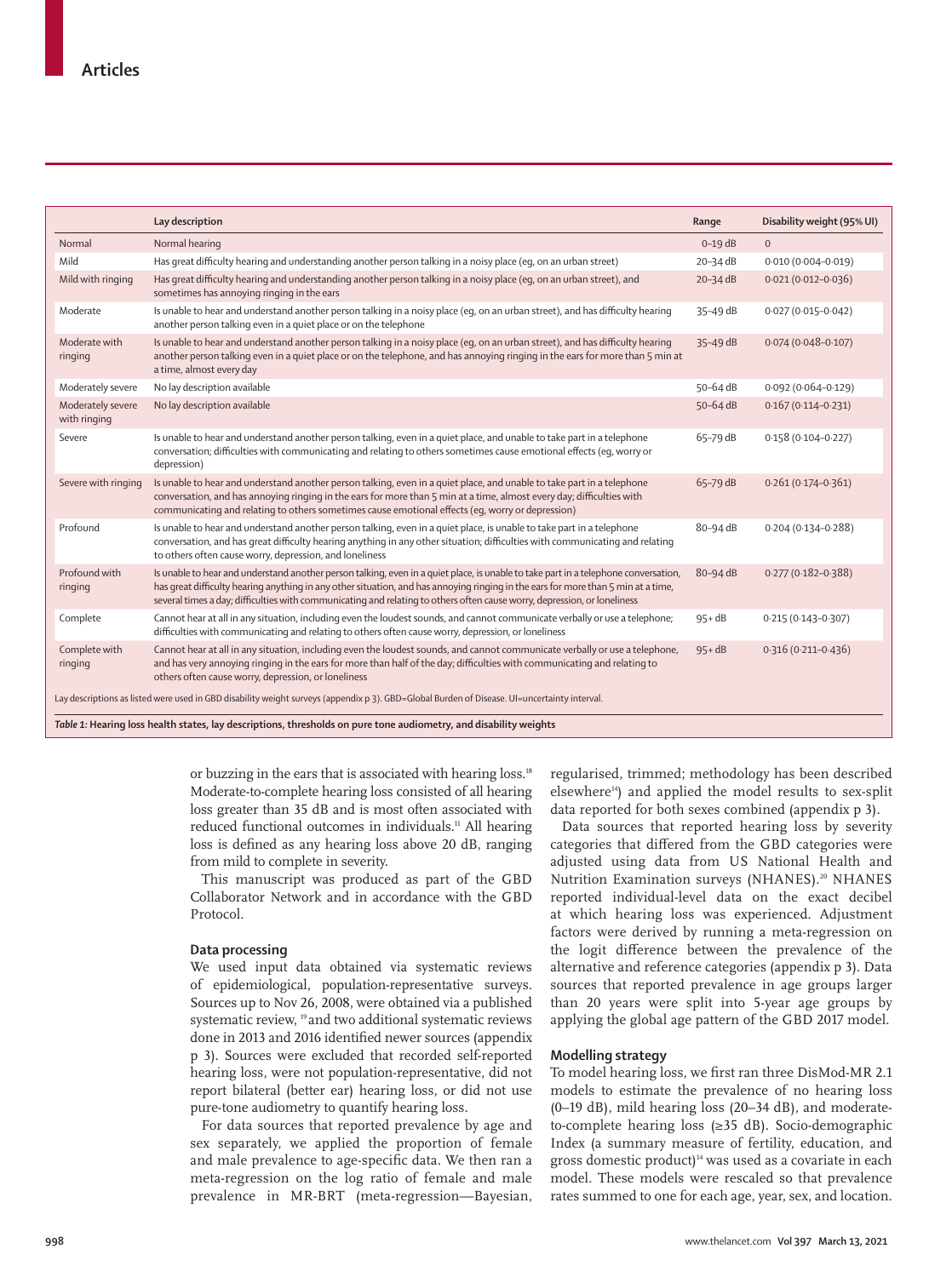|                                           | Age-standardised<br>rate (95% UI)  | Cases in millions<br>$(95%$ UI) |  |  |  |  |
|-------------------------------------------|------------------------------------|---------------------------------|--|--|--|--|
| Hearing loss, ≥20dB                       |                                    |                                 |  |  |  |  |
| Global                                    | 19.3% (18.5-20.0)                  | 1571.3 (1511.9-1635.5)          |  |  |  |  |
| African region                            | 18.9% (18.2-19.6)                  | 136.7 (130.1-143.4)             |  |  |  |  |
| Eastern Mediterranean<br>region           | 14.9% (14.3-15.6)                  | 78.8 (75.3-82.4)                |  |  |  |  |
| European region                           | 14.3% (13.7–15.0)                  | 194.5 (185.4–204.0)             |  |  |  |  |
| Region of the Americas                    | 18.0% (17.3-18.9)                  | 215.5 (205.9-225.6)             |  |  |  |  |
| South-East Asia region                    | 21.2% (20.4-22.0)                  | 400.0 (385.2-415.8)             |  |  |  |  |
| Western Pacific region                    | 21.5% (20.7-22.3)                  | 540.2 (519.6-562.0)             |  |  |  |  |
| Moderate-to-complete hearing loss, ≥35 dB |                                    |                                 |  |  |  |  |
| Global                                    | $5.1\%$ (4.5-5.6)                  | 403.3 (357.3-449.5)             |  |  |  |  |
| African region                            | $5.4\%$ (4 $-8-6.1$ )              | 38.7 (33.1-44.5)                |  |  |  |  |
| Eastern Mediterranean<br>region           | $4.7\%$ ( $4.1 - 5.2$ )            | $21.3(18.6-23.9)$               |  |  |  |  |
| European region                           | $3.5\%$ (3.1–3.9)                  | $52.8(46.2 - 59.6)$             |  |  |  |  |
| Region of the Americas                    | $4.7\%$ ( $4.2-5.3$ )              | 58.8 (51.7–66.2)                |  |  |  |  |
| South-East Asia region                    | $5.8\%$ (5.2–6.5)                  | 103-4 (90-9-115-4)              |  |  |  |  |
| Western Pacific region                    | $5.1\% (4.5-5.7)$                  | 127-1 (112-3-142-6)             |  |  |  |  |
| Mild hearing loss, 20-34 dB               |                                    |                                 |  |  |  |  |
| Global                                    | 14.2% (13.6–14.8)                  | 1167.9 (1116.4-1219.6)          |  |  |  |  |
| African region                            | 13.4% (12.8–14.0)                  | 98.0 (93.4-102.5)               |  |  |  |  |
| Eastern Mediterranean<br>region           | $10.3\%$ (9.8-10.7)                | 57.6 (54.8–60.4)                |  |  |  |  |
| European region                           | $10.8\%$ (10.3-11.4)               | 1417 (134-8-148-9)              |  |  |  |  |
| Region of the Americas                    | 13.3% (12.6-14.0)                  | 156 7 (148 0 - 165 1)           |  |  |  |  |
| South-East Asia region                    | 15.3% (14.7-16.0)                  | 296.6 (284.0-309.3)             |  |  |  |  |
| Western Pacific region                    | 16.4% (15.7-17.1)                  | 413-2 (393-3-431-4)             |  |  |  |  |
| Moderate hearing loss, 35-49 dB           |                                    |                                 |  |  |  |  |
| Global                                    | $3.3\%$ (2.9–3.8)                  | 268.8 (235.5–302.4)             |  |  |  |  |
| African region                            | $3.2\%$ (2.8–3.6)                  | 22.5 (19.0-26.3)                |  |  |  |  |
| Eastern Mediterranean<br>region           | $3.0\%$ (2.6–3.3)                  | $13.6(11.8-15.4)$               |  |  |  |  |
| European region                           | $2.4\% (2.1 - 2.7)$                | $36.2(31.4 - 41.3)$             |  |  |  |  |
| Region of the Americas                    | $3.3\%$ (2.9-3.7)                  | $41.1(35.9 - 46.3)$             |  |  |  |  |
| South-East Asia region                    | $3.8\%$ (3.4-4.3)                  | 69.1 (60.1–78.0)                |  |  |  |  |
| Western Pacific region                    | $3.3\%$ (2.9-3.7)                  | 85.5 (75.0–96.9)                |  |  |  |  |
| Moderately severe hearing loss, 50-64 dB  |                                    |                                 |  |  |  |  |
| Global                                    | $1.1\% (0.9-1.3)$                  | 85.0 (71.6-101.3)               |  |  |  |  |
| African region                            | $1.4\% (1.2 - 1.6)$                | $8.8(7.3 - 10.6)$               |  |  |  |  |
| Eastern Mediterranean<br>region           | $1.1\% (0.9-1.3)$                  | $4.7(3.9-5.5)$                  |  |  |  |  |
| European region                           | $0.7\%$ (0.6-0.9)                  | $11.8(9.6-14.3)$                |  |  |  |  |
| Region of the Americas                    | $0.9\%$ (0.8-1.1)                  | $11.7(9.7-14.1)$                |  |  |  |  |
| South-East Asia region                    | $1.3\%$ (1.1–1.6)                  | $21.9(18.1 - 26.3)$             |  |  |  |  |
| Western Pacific region                    | $1.0\% (0.9-1.2)$                  | 25.8 (21.5-31.2)                |  |  |  |  |
|                                           | (Table 2 continues in next column) |                                 |  |  |  |  |

Second, we ran five DisMod models for the more severe levels of hearing loss and rescaled these to the prevalence of at least 35 dB hearing loss. Third, we ran one DisMod model for hearing aid coverage (defined as the proportion of individuals who use a hearing aid) and another for the proportion of hearing loss attributable to age-related or other factors. Uncertainty of final estimates was derived

|                                                                                                                           | Age-standardised<br>rate (95% UI) | <b>Cases in millions</b><br>$(95% \, \text{UI})$ |  |  |  |  |
|---------------------------------------------------------------------------------------------------------------------------|-----------------------------------|--------------------------------------------------|--|--|--|--|
| (Continued from previous column)                                                                                          |                                   |                                                  |  |  |  |  |
| Severe hearing loss, 65-79 dB                                                                                             |                                   |                                                  |  |  |  |  |
| Global                                                                                                                    | $0.3\%$ (0.2–0.3)                 | 19.6 (15.8-24.1)                                 |  |  |  |  |
| African region                                                                                                            | $0.5\%$ (0.4–0.6)                 | $3.7(2.9 - 4.6)$                                 |  |  |  |  |
| Eastern Mediterranean<br>region                                                                                           | $0.3\%$ (0.2–0.3)                 | $1.2(1.0-1.5)$                                   |  |  |  |  |
| European region                                                                                                           | $0.1\% (0.1 - 0.2)$               | $1.8(1.4-2.3)$                                   |  |  |  |  |
| Region of the Americas                                                                                                    | $0.2\%$ (0.2-0.2)                 | $2.3(1.8-2.9)$                                   |  |  |  |  |
| South-East Asia region                                                                                                    | $0.3\%$ (0.2-0.3)                 | $4.8(3.8-6.0)$                                   |  |  |  |  |
| Western Pacific region                                                                                                    | $0.2\%$ (0.2-0.3)                 | $5.7(4.5-7.1)$                                   |  |  |  |  |
| Profound hearing loss, 80-94 dB                                                                                           |                                   |                                                  |  |  |  |  |
| Global                                                                                                                    | $0.2\%$ (0.2-0.3)                 | $17.3(13.7 - 21.5)$                              |  |  |  |  |
| African region                                                                                                            | $0.2\%$ (0.2-0.3)                 | $2.0(1.5-2.7)$                                   |  |  |  |  |
| Eastern Mediterranean<br>region                                                                                           | $0.2\%$ (0.1-0.2)                 | $1.1(0.8-1.4)$                                   |  |  |  |  |
| European region                                                                                                           | $0.1\%$ (0.1–0.2)                 | $1.6(1.3-2.0)$                                   |  |  |  |  |
| Region of the Americas                                                                                                    | $0.2\%$ (0.1–0.2)                 | $2.1(1.7-2.7)$                                   |  |  |  |  |
| South-East Asia region                                                                                                    | $0.2\%$ (0.2-0.3)                 | $4.8(3.7-6.1)$                                   |  |  |  |  |
| Western Pacific region                                                                                                    | $0.3\%$ (0.2-0.3)                 | $5.5(4.4-6.9)$                                   |  |  |  |  |
| Complete hearing loss, ≥95 dB                                                                                             |                                   |                                                  |  |  |  |  |
| Global                                                                                                                    | $0.2\%$ (0.1-0.2)                 | $12.6(10.3-15.5)$                                |  |  |  |  |
| African region                                                                                                            | $0.2\%$ (0.2-0.2)                 | $1.7(1.3-2.1)$                                   |  |  |  |  |
| Eastern Mediterranean<br>region                                                                                           | $0.1\%$ (<0.1-0.1)                | $0.7(0.5-0.8)$                                   |  |  |  |  |
| European region                                                                                                           | $0.1\%$ (<0.1–0.1)                | $1.4(1.1-1.7)$                                   |  |  |  |  |
| Region of the Americas                                                                                                    | $0.1\% (0.1 - 0.2)$               | $1.6(1.3-1.9)$                                   |  |  |  |  |
| South-East Asia region                                                                                                    | $0.2\% (0.1 - 0.2)$               | $2.8(2.2-3.5)$                                   |  |  |  |  |
| Western Pacific region                                                                                                    | $0.2\% (0.2 - 0.2)$               | $4.5(3.7-5.5)$                                   |  |  |  |  |
| UI=uncertainty interval.                                                                                                  |                                   |                                                  |  |  |  |  |
| Table 2: Global and regional prevalent cases (in millions) and<br>age-standardised prevalence by severity of hearing loss |                                   |                                                  |  |  |  |  |

from the uncertainty in input data, data manipulations, and predictive covariates. We estimated uncertainty by running each model until convergence, then taking the 975th and 25th ordered draw from 1000 posterior model runs as 95% uncertainty intervals (UIs) for each point estimate.

Fourth, severity-specific prevalence of hearing loss was adjusted to account for hearing aid usage (appendix p 4). We calculated hearing aid coverage rates for each severity, age, sex, and location, using survey data and regression methods (appendix p 4). The identified proportion of individuals at each severity level who used a hearing aid were then shifted to the category directly below. Adjusted hearing loss refers to estimates that were adjusted downwards to account for hearing aid usage. By contrast, unadjusted hearing loss refers to estimates that were not adjusted downwards for hearing aid usage.

Fifth, we estimated the prevalence of hearing loss due to underlying causes—ie, chronic otitis media, congenital birth defects, meningitis, and age-related or other factors (appendix p 4). From birth to age 20 years,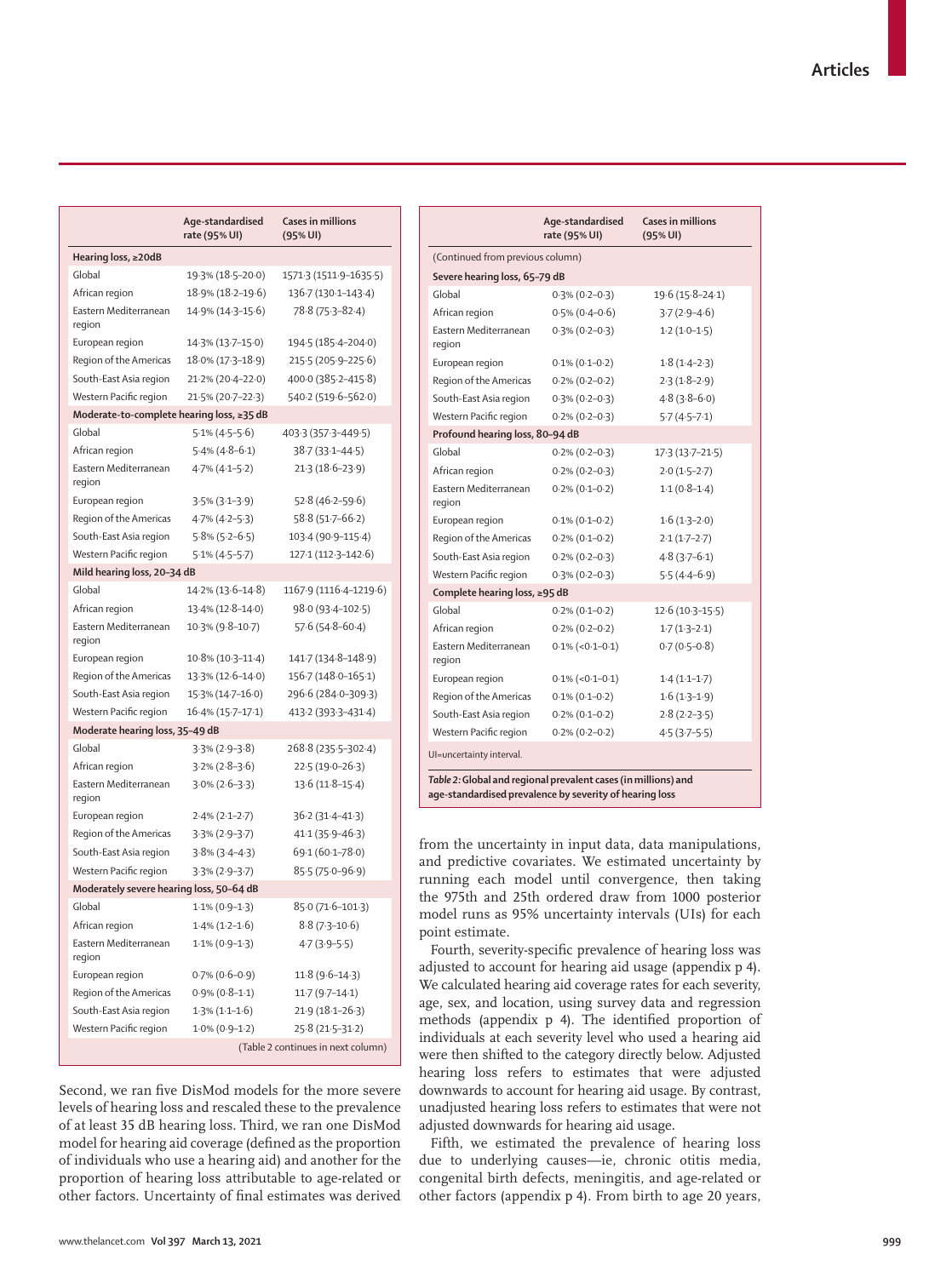we scaled hearing loss prevalence due to congenital birth defects, otitis media, age-related and other factors, and meningitis to the total prevalence of each severity level. Above age 20 years, the difference between total hearing loss prevalence and hearing loss prevalence due to otitis media, meningitis, and congenital birth defects was assigned to age-related and other hearing loss.

Sixth, we estimated the prevalence of hearing loss with and without tinnitus (appendix p 5). We estimated the proportion of individuals with tinnitus using NHANES data, which reported the proportion of respondents with hearing impairment who experienced ringing, roaring, or buzzing. In the absence of cause-specific estimates of tinnitus, we assumed the same distribution across all causes. We applied proportions from NHANES data to our estimates to split hearing loss prevalence into prevalence with and without tinnitus.

## **Healthcare Access and Quality Indexand WHO regions**

Results are presented by Healthcare Access and Quality (HAQ) Index as well as by WHO region. HAQ Index is a summary measure of the quality of national health systems that ranges from 0 to 100 and is based on analysis of avoidable deaths for 32 causes (methods described elsewhere).<sup>21</sup>

WHO member states are classified into six distinct regions: the Western Pacific region, South-East Asia region, European region, Region of the Americas, African region, and Eastern Mediterranean region (appendix p 6). Regional results in this paper are restricted to WHO member states and were produced in collaboration with WHO for the 2021 World Hearing Report.<sup>11</sup>

**Forecasting global and regional hearing loss prevalence** Forecasts of hearing loss prevalence were generated using age-specific prevalence rates for the years 1990,

Age-standardised YLD rate (per 100 000) Age-standardised YLD rate (per 1000000) 600 400 **WHO region African region**  $\bullet$  Eastern Mediterranean regio European region ● Region of the Americas **South-East Asia region** 

> 25 50 75 100 HAQ Index

*Figure 1:* **Age-standardised YLD rates for all hearing loss (per 100000 population) by HAQ Index** HAQ=Healthcare Access and Quality. YLD=years lived with disability.

Western Pacific region

200

1995, 2000, 2005, 2010, 2015, and 2019 as input data into a regression, with year, WHO region, and age as predictors. We included an interaction term between region and year and a cubic spline on age. Sex-specific regression models were run 1000 times, and the resulting coefficients were used to predict rates in the years 2030, 2040, and 2050. Predicted rates were multiplied by forecasted population for each WHO location to obtain case numbers, and then aggregated to obtain global estimates.<sup>22</sup>

# **Results**

Source counts were calculated by summing all surveys that were considered for incorporation into the model, including those that were eventually excluded from the analysis (because of poor survey methodology, etc). We counted a survey reporting data from multiple countries as multiple data sources. In total, input data consisted of 215 survey sources in 77 countries (surveys were only counted once in the total summation, even if they were used in multiple aspects of hearing loss estimation). Modelling of hearing loss prevalence considered 113 survey sources in 54 countries. Modelling of hearing aid coverage considered 100 survey sources in 44 countries. Other data came from ten data sources in two countries (data coverage and age-standardised coverage rates are shown in the appendix [pp 7, 9]).

An estimated 1·57 billion (95% UI 1·51–1·64) people had hearing loss in 2019, accounting for 20·3% (19·5–21·1) of the global population. Of these, 1·17 billion (1·12–1·22) people (74·3% [71·8–76·8]) had mild hearing loss. 12·65 million (10·34–15·48) individuals had complete hearing loss. Without adjustment for hearing aid use, 430·4 million (381·7–479·6) people globally had moderateto-complete hearing loss in the better-hearing ear.



*Figure 2:* **Proportion of individuals with moderate-to-complete hearing loss by measure and severity** YLD=years lived with disability.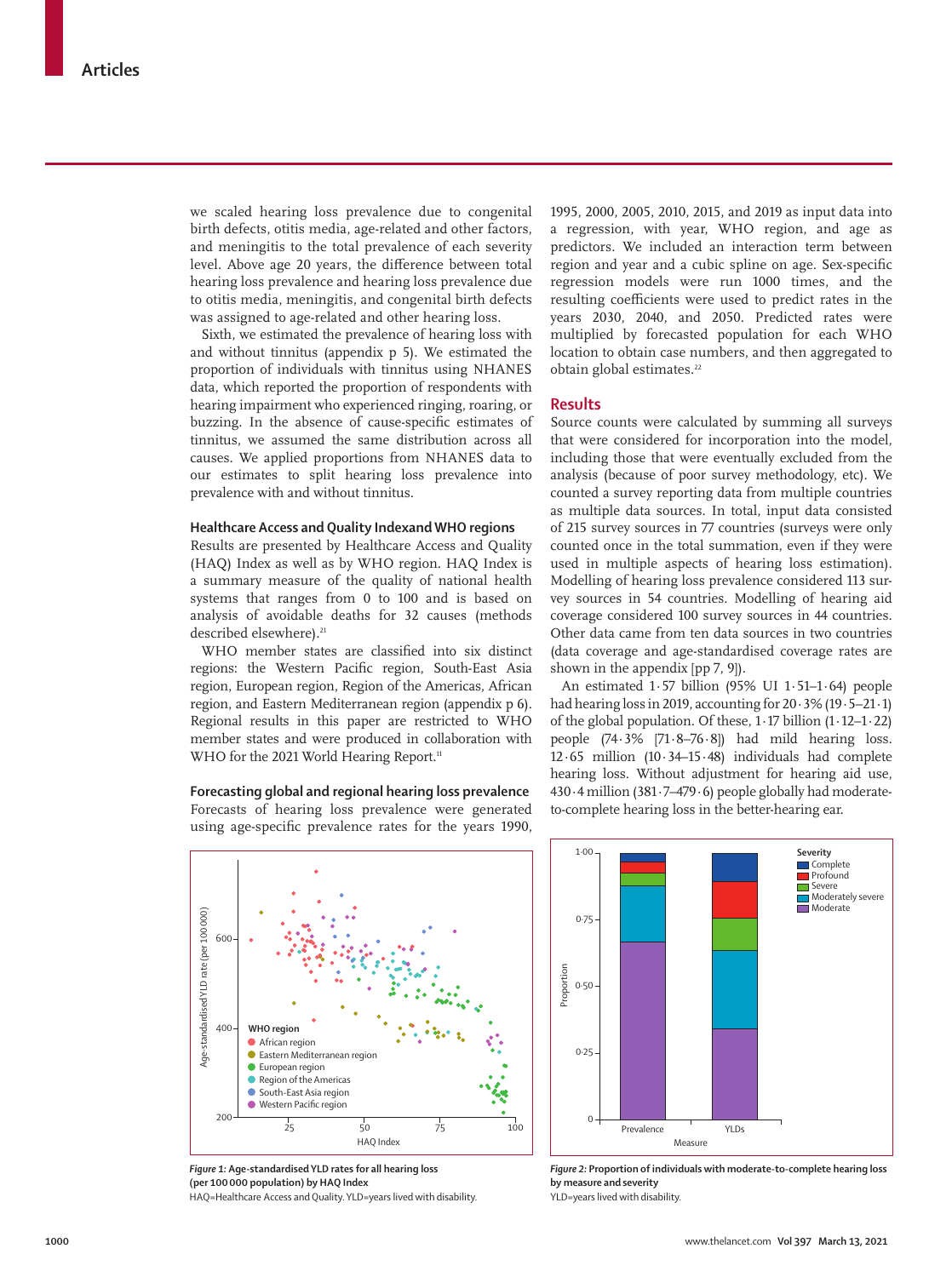Globally, the number of people with moderate-tocomplete hearing loss increased from 225·3 million (95% UI 197·6–250·9) in 1990, to 403·3 million (357·3–449·5) in 2019, a 79·1% (73·8–84·1) increase.

Age-standardised prevalence of moderate-to-complete hearing loss remained constant over the same period (agestandardised prevalence for all hearing loss is presented in the appendix [p 9]), ranging from  $5.8\%$  (95% UI  $5.2-6.5$ ) in the South-East Asia region to  $3.5\%$  ( $3.1-3.9$ ) in the European region. The largest number of people with moderate-to-complete hearing loss resided in the Western Pacific region (127 $\cdot$ 1 million [112 $\cdot$ 3-142 $\cdot$ 6]), the South-East Asia region (103 $\cdot$ 4 million [90 $\cdot$ 9-115 $\cdot$ 4]), and the region of the Americas (58 $\cdot$ 8 million [51 $\cdot$ 7–66 $\cdot$ 2]; table 2).

Between 1990 and 2019, the global number of YLDs attributable to hearing loss increased by  $73.6\%$  (95% UI 67·1–79·2), from 25·02 million (16·96–35·34) to 43 $-45$  million (29 $-68-61.80$ ). Of the YLDs attributed to hearing loss in 2019,  $65.2\%$  (52 $.5-76.6$ ) were caused by moderate-to-complete cases and 34·8% (23·4–47·5) were caused by mild cases. In 2019,  $7 \cdot 00$  million  $(4 \cdot 76 - 10 \cdot 06)$ YLDs were attributable to occupational noise exposure (appendix p 5).

The burden of all hearing loss is greatest at lowest levels of the HAQ Index, with a difference of more than 3 times in YLD rates between countries with the lowest and highest HAQ Index values (figure 1). A linear regression analysis of age-standardised national YLD rates of hearing loss and HAQ Index found that HAQ Index explained 65·8% of the variation in YLD rates (adjusted  $r^2$  0 $\cdot$  66).

Although 66·6% (95% UI 62·9–69·9) of moderateto-complete hearing loss cases were moderate in severity (35–49 dB), this severity accounted for  $34.0\%$  (26 $.2-42.6$ ) of disability attributed to moderate-to-complete hearing loss (figure 2). Of all YLDs attributable to moderate-tocomplete cases,  $34.0\%$  (26.2-42.6) were attributable to moderate cases, followed by moderately severe (29·6% [25·6–33·8]), profound (13·6% [10·5–17·2]), severe (12·1%  $[9.7–14.8]$ , and complete cases  $(10.7% [8.3–13.6]).$ 

Across the age spectrum, hearing loss was most severe in those approximately younger than 5 years and those older than 70 years, meaning that the proportion of cases that were moderately severe, severe, profound, or complete was much larger in these age groups (appendix p 10). Hearing loss was also more prevalent at older ages, most notably after age 50 years (figure 3). In 2019, 62·1% (95% UI 60·2–63·9) of all people with hearing impairment were older than 50 years, and 4.4% (3.9–5.0) were younger than 15 years (69.7 million individuals [59·9–78·8]). Compared with other disease categories in the GBD, age-related and other hearing loss was the third largest cause of global YLDs in 2019, and the leading cause of global YLDs for individuals older than 70 years. Full rankings are available at [GBD Compare.](https://vizhub.healthdata.org/gbd-compare/)

The cause of hearing loss changed from infections and congenital birth defects to other factors over age (figure 3). Under age 5 years, hearing loss was mostly attributable to otitis media  $(63.7\%$  [95% UI 56 $.9-70.2$ ]). By comparison,  $96.2\%$  (94.5–97.6) of hearing loss was attributable to age-related and other factors for adults aged 50–54 years.



For **GBD Compare** see



*Figure 3:* **Prevalence of hearing loss 35 dB or greater by age, severity, and cause**

Prevalence of hearing loss 35 dB or greater by age and severity (A) and proportion of individuals with hearing loss by age and cause for all severities (B).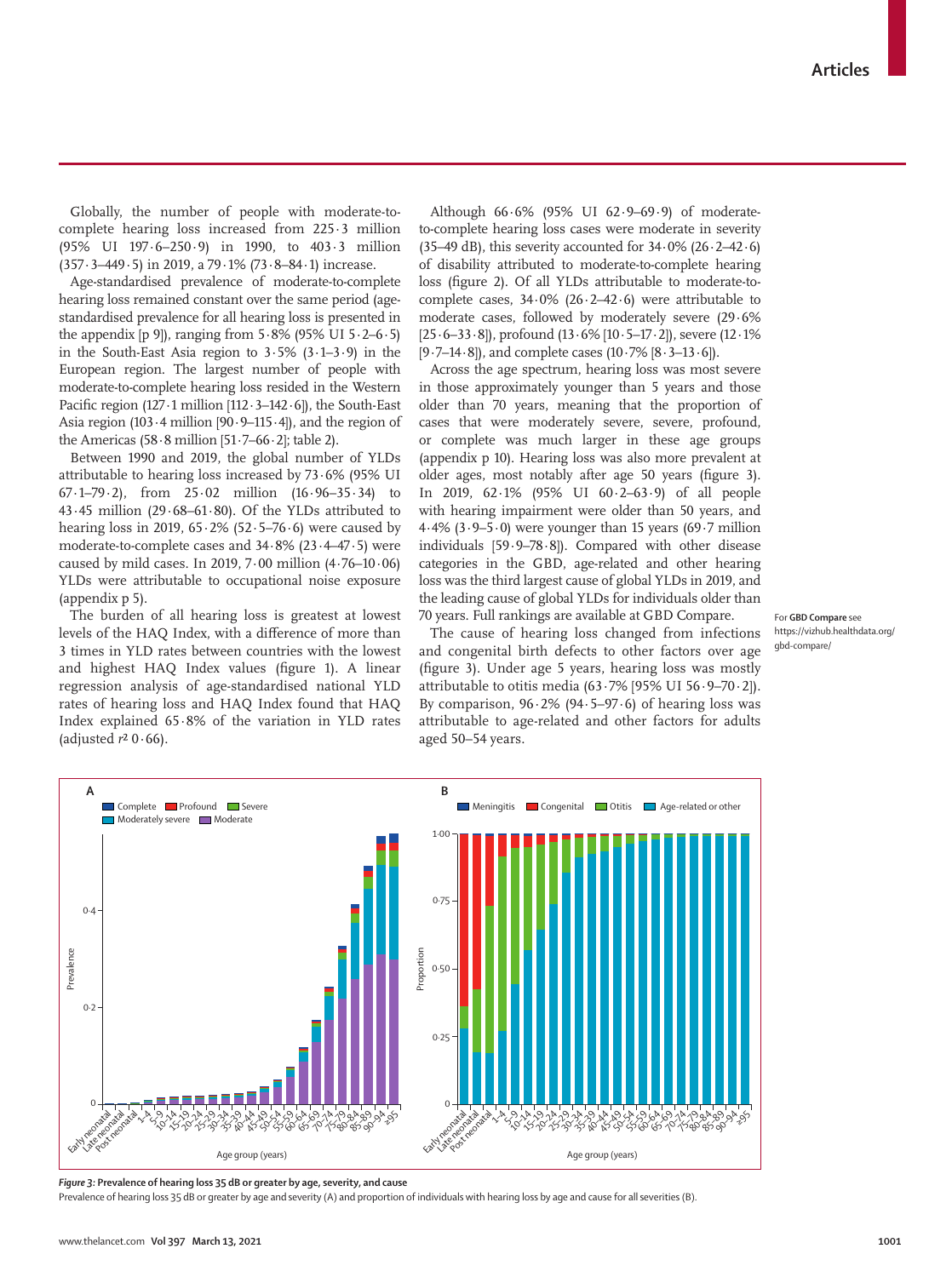

*Figure 4:* **Prevalence of hearing loss 35 dB or greater, 1990–2019, with forecasts to 2050, by WHO region** Shading represents 95% UI. UI=uncertainty interval.

Between 1990 and 2019, the crude prevalence rate of all hearing loss increased by  $27.8\%$  (95% UI  $26.6-29.0$ ), from  $15.9\%$  ( $15.3-16.6$ ) in 1990 to  $20.3\%$  ( $19.5-21.1$ ) in 2019. By contrast, the global age-standardised prevalence rate of all hearing loss remained stable, changing from  $19.1\%$  ( $18.4-19.9$ ) in 1990 to  $19.3\%$  ( $18.5-20.0$ ) in 2019. The increase in hearing loss cases while agestandardised reates remained stable indicates that increases in prevalent cases are driven by population growth and ageing.

By 2050, a projected 2·45 billion (95% UI 2·35–2·56) people will have hearing loss, a  $56.1\%$  (47.3–65.2) increase from 2019, despite stable age-standardised prevalence (appendix p 15). An estimated 698·4 million (617·7–777·8) people will have moderate-tocomplete hearing loss in 2050, with most people with moderate-to-complete hearing loss residing in the Western Pacific region (214·5 million [190·1–239·1]; figure 4). The greatest percentage increase is projected in the African region, where the number of those with moderate-to-complete hearing loss is predicted to increase from 38·70 million (33·08–44·47) to 98·08 million (86·94–109·09), an increase of 154·9% (110 $-5-208 \cdot 0$ ). This region is followed by the Eastern Mediterranean region, where cases are projected to rise from 21·25 million (18·62–23·88) to 50·45 million  $(43.84-57.59)$ , a projected increase of  $138.4%$  $(96.7-184.8)$ .

## **Discussion**

Responsible for over 40 million YLDs, hearing loss was ranked as the third most common cause of YLDs in the GBD. Compared with other disease categories in the GBD, age-related and other hearing loss was the third largest cause of global YLDs in 2019 after low back pain and migraine, and was ranked first among sensory disorders. Age-related and other hearing loss was the leading cause of global YLDs compared with all causes that were explicitly modelled in the GBD for individuals older than 70 years.

Over 1·5 billion people live with hearing loss, 403 million (26%) of whom have moderate-to-complete hearing loss in their better ear. All others have mild hearing loss. Although referred to as mild, such hearing loss can cause difficulties depending on its nature and the individual's hearing needs.<sup>6,23</sup> This effect is especially marked in children who are developing language skills and gaining education.<sup>23</sup> Among adults, those with moderate-to-severe hearing loss in the better-hearing ear are most likely to benefit from clinical attention and interventions such as hearing aids.<sup>24</sup> The burden of such hearing loss is concentrated mostly in low-income and middle-income countries, which exhibit higher agestandardised rates of moderate-to complete-hearing loss compared with those of high-income countries. Moreover, the burden of disability attributable to hearing loss is concentrated in countries with poor health-care access, where hearing aid coverage is low and individuals are least likely to receive the care they need.

The distribution of individuals with moderate-tocomplete hearing loss varies across regions. Geographical variation could be attributable to several factors, including the prevalence of occupational noise exposure, preventable infections such as chronic otitis media and meningitis, and health-care access. A clear association exists between ageing and hearing loss, given that most of those with hearing loss are older than 50 years. The progression of hearing loss with age also means that high-income countries have the highest all-age prevalence of hearing loss, driven mainly by their ageing population profile.

Although hearing loss is common in old ages, globally 70 million children aged 0–15 years also live with this condition. Although the prevalence of hearing loss is low in children compared with in adults, hearing loss was most severe in both the youngest and oldest individuals. When unaddressed, childhood hearing loss can affect spoken language development, literacy skills,<sup>25</sup> and education, which might affect cognition and social wellbeing.4,6,8 These facts underline the importance of this affected population. Two of the causal factors that are responsible for hearing loss in children, otitis media and meningitis, are preventable. Our results align with WHO estimates that 60% of hearing loss in children is due to preventable causes such as ear infections and vaccine-preventable diseases.<sup>26</sup>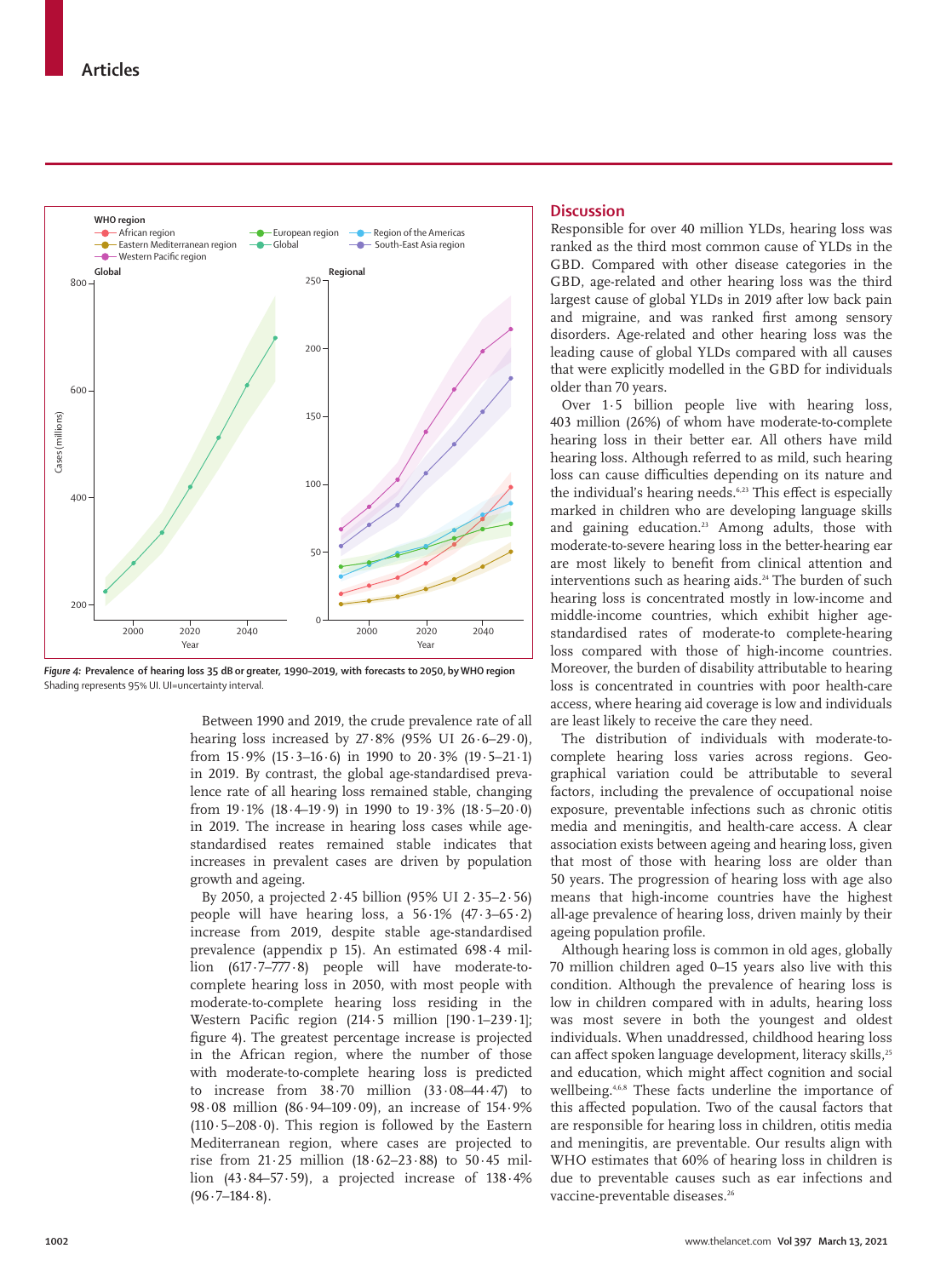The clear association between hearing loss and age means that nearly everyone, if they live long enough, will have some degree of hearing loss, and at least 50% will have moderate-to-complete hearing loss requiring intervention. As the world population grows and ages over the coming decades, $22$  the need for hearing care will rise. The results of this study anticipate that by 2050, 698 million people will have moderate-to-complete hearing loss that could benefit from rehabilitation services. Rehabilitation services refer to comprehensive and holistic approaches that can include hearing aids and implants; rehabilitative therapy; sign language learning; other sensory substitutions like speechreading; and use of assistive technologies (eg, personal FM systems) and services (eg captioning). These interventions are detailed in the WHO world report on hearing.<sup>11</sup> Although overall numbers are forecasted to be highest in the Western Pacific region in 2050, the greatest percentage increase is projected in the African region and the Eastern Mediterranean region.

Although hearing loss poses a substantial burden that will increase in coming years, methods of addressing this burden are available and cost-effective. Models indicate that passive screening in conjunction with hearing aid provision is an efficient intervention, with a cost of almost US\$1000 per disability-adjusted life-year averted.<sup>27</sup> GBD estimates suggest that there is an 83% unmet need for hearing aids globally, calculated as the proportion of individuals with moderate-to-severe hearing loss who do not use a hearing aid.<sup>28</sup> Other studies show that early rehabilitation along with use of hearing devices such as cochlear implants are also cost-effective, despite large costs associated with initial technology investments and the risks of infectious complications after implantation.<sup>29-31,33</sup> For children with severe hearing loss, access to sign language and support for speechreading can improve access to education.<sup>32</sup> The treatment of infections that can cause hearing loss (such as otitis media or meningitis) is similarly cost-effective, with variation in cost by treatment strategy.<sup>27</sup> Although cost-effective interventions for hearing loss exist, they remain prohibitively expensive for health systems in lowincome and middle-income countries. These methods of reducing burden should be introduced to meet high need, accompanied by scale-up of health systems and universal health coverage for effective administration of interventions.

Our study was developed in close collaboration with WHO and links closely with its world report on hearing. This report further elaborates on the public health implications of the rising prevalence of hearing loss. With the figures and projections noted in our study as its basis, the world report outlines the framework of a global public health response that is focused on integrated people-centred ear and hearing care. By the use of available technological solutions with evidence-based public health approaches, hearing loss can be prevented, identified, treated, and rehabilitated, to curtail the condition's projected increase in prevalence and overcome the adverse affects on individuals and society. This approach includes cost-effective interventions and strategies such as hearing screening for newborn babies, school-aged children, adults, and older adults as well as the use of hearing technology (eg, hearing aids or cochlear implants) and clinical management of ear diseases.27–31,33 Health-care services need to be prepared for the projected increases in burden, particularly in low-income and middle-income countries where ear specialists and audiologists are scarce.

We acknowledge the limitations of this study, most importantly the sparsity of the data on which these estimates are based. The lack of prevalence data is most marked in low-income countries, which have increased prevalence of severe hearing loss and insufficient access to audiometric technologies required for diagnosis. Data on hearing aid coverage is particularly sparse, with no severity-specific data outside of high-income countries and almost no data sources at all in Asia, north Africa, or Central Africa. This data gap might lead to overestimation of hearing aid coverage (and therefore underestimation of hearing loss prevalence) in low-income or underrepresented locations. Moreover, we exclusively relied on NHANES data to calculate severity adjustment factors for hearing loss prevalence and split prevalence by presence of tinnitus, neglecting geographical variation in the prevalence of hearing loss and tinnitus. Additional research is needed to gain a deeper understanding of hearing loss prevalence, concurrence with tinnitus, and hearing aid coverage in areas where data are limited.

Data on the causes of hearing loss are also sparse because few surveys report prevalence of hearing loss by underlying cause. This difficulty presents challenges because the causes of hearing loss differ substantially in children compared with in adults.26,34 Because more data exist on the cause of hearing loss in children, we scaled cause-specific hearing loss prevalence to total prevalence up to age 20 years. After this age, we treated age-related and other hearing loss as the residual between total prevalence and other causes of hearing loss. This residual approach has the potential to mask the contribution of other non-age factors to hearing loss burden. Moreover, other causes of hearing loss such as labour complications, vaccine-preventable diseases, non-occupational noise exposure, diabetes,<sup>35</sup> and ototoxic medications such as aminoglycosides were not accounted for in our estimates because of insufficient data. Strengthened data on the causes of hearing loss in older ages (as opposed to assuming that all hearing loss in old age is age-related) would improve this method.

Although meta-regression tools enable us to leverage information from data-rich locations to estimate prevalence in locations with no data, data sparsity can make distinguishing between true variation in prevalence and measurement error particularly difficult. This issue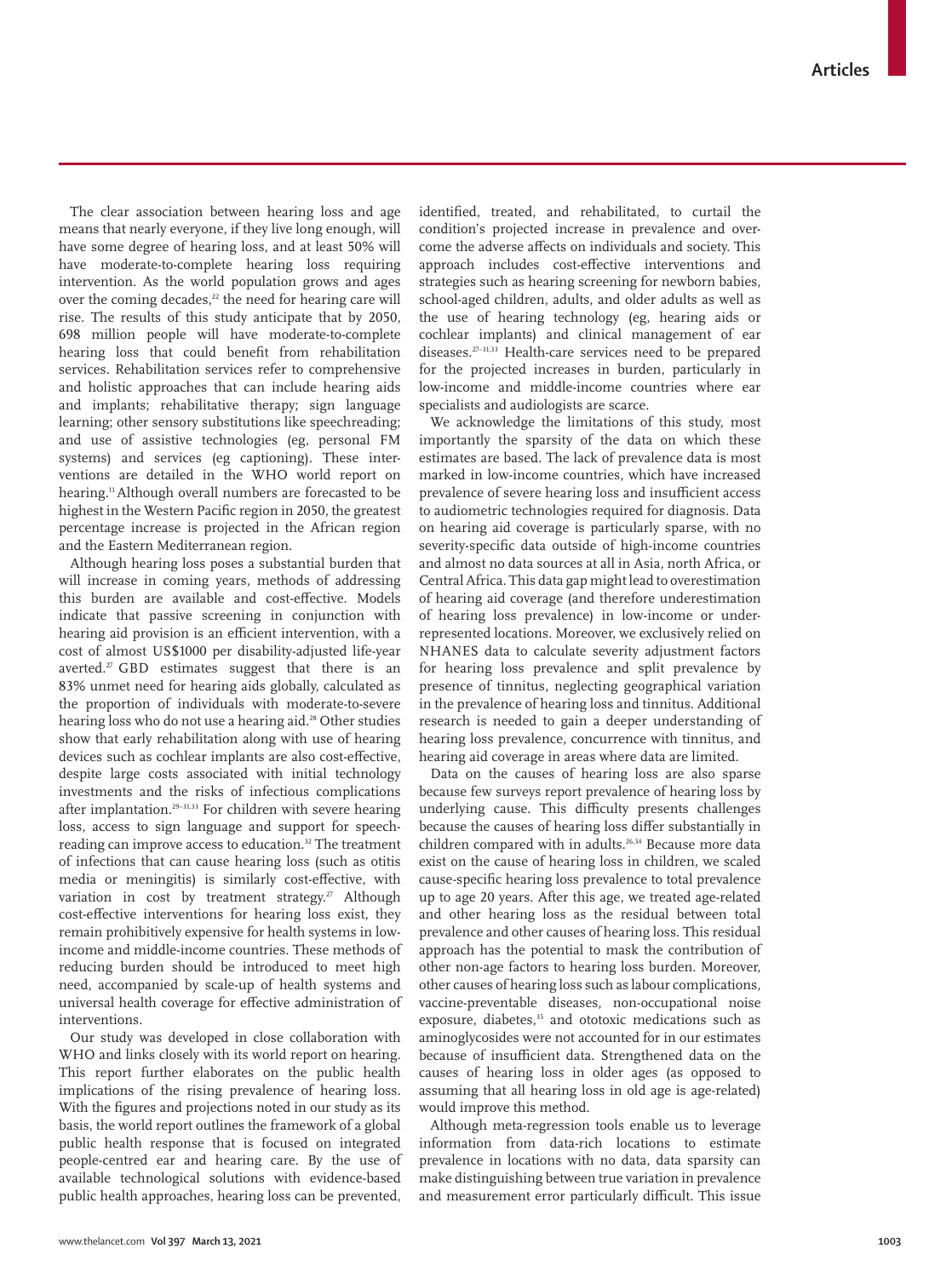is compounded by few predictive covariates or risk factors, because the association between hearing loss and other factors (like noise exposure) is not well quantified and likely to be masked by age. Data on self-reported hearing loss or audiometric data recorded with mobile technologies could potentially assess disease burden in locations where audiologists are sparse. However, telehealth methodologies are not yet widely used, and the generalisability of self-reported data is unclear.

GBD estimates of hearing loss are adjusted for hearing aid coverage, shifting the proportion of people with a hearing aid in each severity category to the category directly below. This adjustment might be crude in nature, masking the effect of hearing health care in reducing disability and neglecting variation in treatment effect between individuals. Whereas providers in eye care refer to best-corrected vision loss to mobilise resources towards those who are most amenable to treatment, no complementary best-corrected measure for hearing loss exists. Acquisition of data on best-corrected hearing loss could contribute to an understanding of the proportion of individuals with hearing loss who are amenable to intervention.

A systematic review of hearing loss prevalence will be completed for GBD 2020 to identify new sources of information in data-sparse locations. Additionally, we aim to revise modelling methods in upcoming years, assessing how prevalence is adjusted on the basis of hearing aid coverage, the proportion of individuals with hearing loss concurrent with tinnitus, and the severity distribution of hearing loss due to otitis media. We aim to forecast the avoidable burden of hearing loss with rapid implementation of hearing health-care interventions, provided additional data on intervention coverage is obtained. This forecast could provide policy makers with tools to effectively allocate hearing healthcare services and plan for future scenarios.

The results of this study point to a growing public health challenge, which needs global attention and a definitive response. The increasing prevalence of hearing loss, high contribution to global disability, and large unmet need for hearing aids together serve as a call for urgent attention. Cost-effective, preventive, and treatment solutions to mitigate the effects of hearing loss exist, including childhood screening programmes, earplugs and other noise-reduction technologies, hearing devices, and early treatment of otitis media and meningitis. Health system capacity must be scaled up to address growing needs, particularly in low-income settings.

## **Contributors**

Jaimie Steinmetz, Christopher J L Murray, and Theo Vos contributed to managing the estimation or publications process. Lydia Haile, Kaloyan Kamemov, Jaimie Steinmetz, and Shelly Chadha contributed to writing the first draft of the manuscript. Lydia Haile, Paul Briant, Aislyn Orji, and Jaimie Steinmetz had the primary responsibility of applying analytical methods to produce estimates. Lydia Haile, Aislyn Orji, and Jaimie Steinmetz had the primary responsibility of seeking, cataloguing, extracting, or cleaning data, and designing or

coding figures and tables. Lydia Haile, Jaimie Steinmetz, Amir Abdoli, Mohammad Abdollahi, Haroon Ahmed, Tarik Ahmed Rashid, Hanadi Al Hamad, Fares Alahdab, Fahad Alanezi, Turki Alanzi, Liaqat Ali, Hubert Amu, Jalal Arabloo, Morteza Arab-Zozani, Judie Arulappan, Palash Chandra Banik, Till Bärnighausen, Sadia Bibi, Sonali Chaudhary, Dinh Toi Chu, Rosa Couto, Xiaochen Dai, Lalit Dandona, Rakhi Dandona, Mandira Lamichhane Dhimal, Meghnath Dhimal , Kerrie Doyle, Michael Ekholuenetale, Irina Filip, Richard Franklin, Shilpa Gaidhane, Syed Amir Gilani, Mahaveer Golechha, Bárbara Goulart, Veer Bala Gupta, Vivek Gupta, Howard J Hoffman, Mehdi Hosseinzadeh, Mowafa Househ, Segun Emmanuel Ibitoye, Sheikh Mohammed Shariful Islam, Sathish Kumar Jayapal, Jost B Jonas, Nawzad Kameran Al-Salihi, Gbenga Kayode, Rovshan Khalilov, Mahalaqua Nazli Khatib, Soewarta Kosen, G Anil Kumar, Huong Lan Nguyen, Savita Lasrado, Stephen Lim, Xuefeng Liu, Stany Lobo, Alaa Makki, Walter Mendoza, Kebadnew Mihretie, Ted R Miller, Mokhtar Mohammadi, Abdollah Mohammadian-Hafshejani, Ali H Mokdad, Seyed Sina Naghibi Irvani, Jean Jacques Noubiap, Bogdan Oancea, Andrew T Olagunju, Bolajoko Olusanya, Jacob Olusanya, Hans Orru, Mayowa Owolabi, Dr Jagadish Rao Padubidri, Keyvan Pakshir, Fatemeh Pashazadeh Kan, Maja Pasovic, Shrikant Pawar, Hai Quang Pham, Amir Radfar, Fakher Rahim, Vafa Rahimi-Movaghar, Mohammad Hifz Ur Rahman, Amir Masoud Rahmani, Chythra R Rao, Sowmya J Rao, Vahid Rashedi, David L Rawaf, Salman Rawaf, Andre Renzaho, Violet Rodrigues, Dr Umar Saeed, Abdallah M Samy, Milena Santric Milicevic, Brijesh Sathian, Maheswar Satpathy, Monika Sawhney, Allen Seylani, Masood Ali Shaikh, Mohd Shannawaz, Wondimeneh Shiferaw, Soraya Siabani, Jasvinder Singh, Jitendra Kumar Singh, Deepika Singhal, Valentin Skryabin, Anna Skryabina, Houman Sotoudeh, Animut Tagele Tamiru, Giang Thu Vu, Marcos Roberto Tovani-Palone, Bach Tran Xuan, Saif Ullah, Vasiliy Vlassov, Bay Vo, Ali Yadollahpour, Birhanu Wubale Yirdaw, Naohiro Yonemoto, Chuanhua Yu, Ismaeel Yunusa, Zhi-Jiang Zhang, Christopher J L Murray, Adrian Davis, Theo Vos, and Shelly Chadha contributed to providing data or critical feedback on data sources. Lydia Haile, Paul Briant, Aislyn Orji, Jaimie Steinmetz, Tarik Ahmed Rashid, Liaqat Ali, Hubert Amu, Palash Chandra Banik, Sonali Chaudhary, Shilpa Gaidhane, Farhad Ghamari, Ahmad Ghashghaee, Howard J Hoffman, Mehdi Hosseinzadeh, Mowafa Househ, Nawzad Kameran Al-Salihi, Rovshan Khalilov, Mahalaqua Nazli Khatib, Alaa Makki, Mokhtar Mohammadi, Ali H Mokdad, Mohammad Ali Moni, Amir Masoud Rahmani, Abdallah M Samy, Maheswar Satpathy, Deepika Singhal, Bay Vo, Mikhail Zastrozhin, Anastasiia Zastrozhina, Christopher J L Murray, and Theo Vos contributed to developing methods or computational machinery. Lydia Haile, Paul Briant, Aislyn Orji, Jaimie Steinmetz, Mohammad Abdollahi, Eman Abu-Gharbieh, Haroon Ahmed, Tarik Ahmed Rashid, Yonas Akalu, Hanadi Al Hamad, Fares Alahdab, Fahad Alanezi, Turki Alanzi, Liaqat Ali, Vahid Alipour, Rajaa Al-Raddadi, Hubert Amu, Jalal Arabloo, Morteza Arab-Zozani, Judie Arulappan, Zaheer-Ud-Din Babar, Atif Baig, Palash Chandra Banik, Till Bärnighausen, Amadou Barrow, Rose Bender, Akshaya Bhagavathula, Nikha Bhardwaj, Pankaj Bhardwaj, Sadia Bibi, Ali Bijani, Katrin Burkart, Christopher Cederroth, Jaykaran Charan, Sonali Chaudhary, Sonali Choudhari, Dinh Toi Chu, Rosa Couto, Amare Dagnew, Baye Dagnew, Saad Dahlawi, Xiaochen Dai, Lalit Dandona, Rakhi Dandona, Desta Debalkie Atnafu, Assefa Desalew, Deepak Dhamnetiya, Mandira Lamichhane Dhimal, Meghnath Dhimal, Kerrie Doyle, Michael Ekholuenetale, Irina Filip, Florian Fischer, Richard Franklin, Abhay Gaidhane, Shilpa Gaidhane, Ahmad Ghashghaee, Ghozali Ghozali, Ionela-Roxana Glăvan, Mahaveer Golechha, Bárbara Goulart, Veer Bala Gupta, Vivek Gupta, Samer Hamidi, Billy Hammond, Khezar Hayat, Golnaz Heidari, Howard J Hoffman, Kathleen Hopf, Mehdi Hosseinzadeh, Mowafa Househ, Rabia Hussain, Bing-Fang Hwang, Segun Emmanuel Ibitoye, Olayinka Ilesanmi, Sheikh Mohammed Shariful Islam, Masao Iwagami, Louis Jacob, Sathish Kumar Jayapal, Ravi Prakash Jha, Jost B Jonas, Rohollah Kalhor,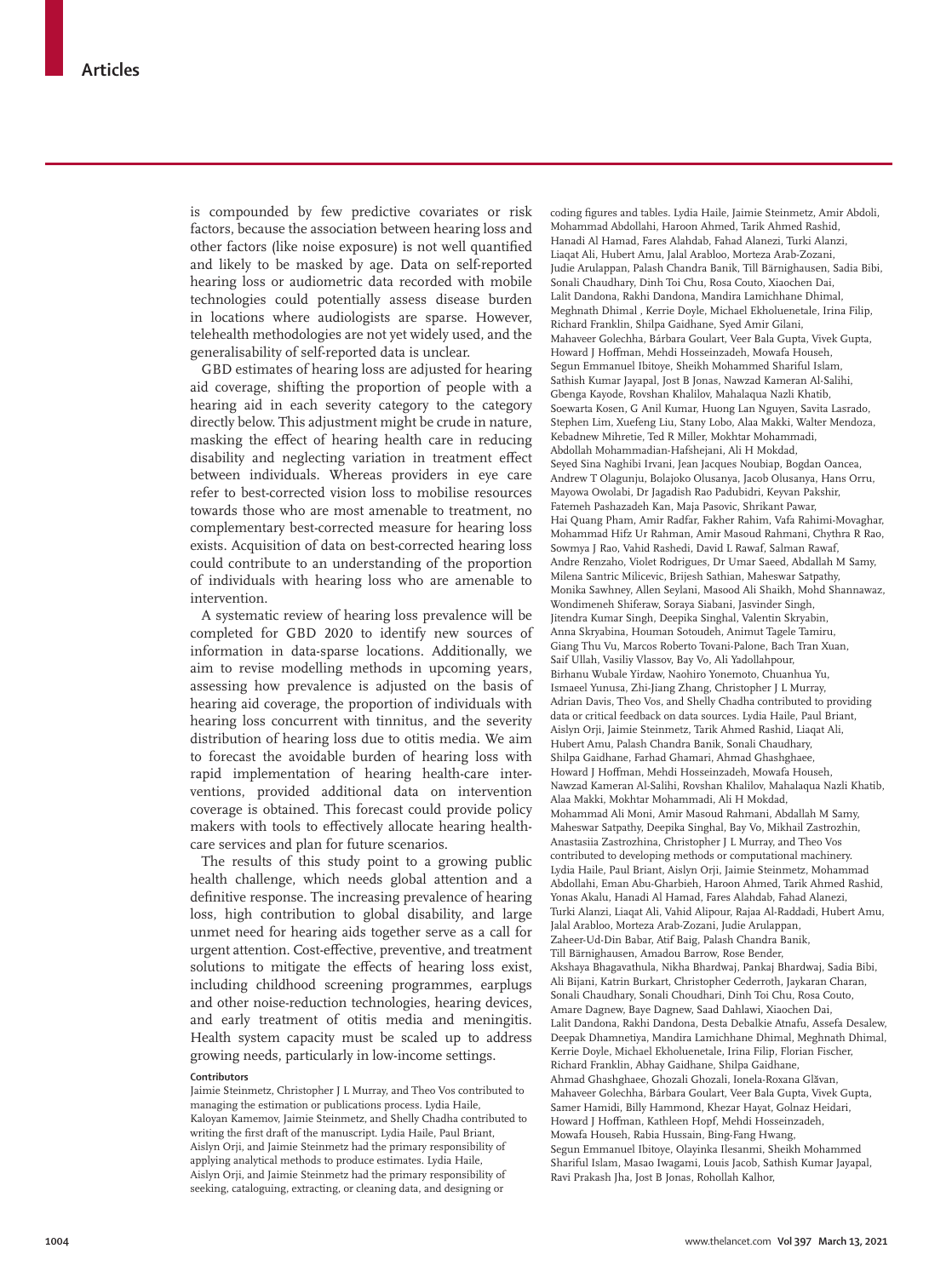Nawzad Kameran Al-Salihi, Himal Kandel, Ayele Semachew Kasa, Gbenga Kayode, Rovshan Khalilov, Ejaz Khan, Mahalaqua Nazli Khatib, Ai Koyanagi, G Anil Kumar, Huong Lan Nguyen, Savita Lasrado, Xuefeng Liu, Stany Lobo, Alessandra Lugo, Alaa Makki, Walter Mendoza, Amanual Mersha, Ted R Miller, Sanjeev Misra, Teroj Mohamed, Mokhtar Mohammadi, Abdollah Mohammadian-Hafshejani, Arif Mohammed, Ali H Mokdad, Mohammad Ali Moni, Seyed Sina Naghibi Irvani, Sandhya Neupane Kandel, Molly Nixon, Jean Jacques Noubiap, Bogdan Oancea, Victor Oguoma, Andrew T Olagunju, Bolajoko Olusanya, Jacob Olusanya, Hans Orru, Mayowa Owolabi, Dr Jagadish Rao Padubidri, Shahina Pardhan, Maja Pasovic, Shrikant Pawar, Akram Pourshams, Hai Quang Pham, Mohammad Rabiee, Navid Rabiee, Amir Radfar, Fakher Rahim, Vafa Rahimi-Movaghar, Mohammad Hifz Ur Rahman, Mosiur Rahman, Amir Masoud Rahmani, Juwel Rana, Chythra R Rao, Sowmya J Rao, Vahid Rashedi, David L Rawaf, Salman Rawaf, Andre Renzaho, Aziz Rezapour, Rezaul Karim Ripon, Violet Rodrigues, Neeti Rustagi, Dr Umar Saeed, Abdallah M Samy, Milena Santric Milicevic, Brijesh Sathian, Maheswar Satpathy, Monika Sawhney, Allen Seylani, Masood Ali Shaikh, Mohd Shannawaz, Wondimeneh Shiferaw, Soraya Siabani, Anjali Singal, Jasvinder Singh, Jitendra Kumar Singh, Deepika Singhal, Valentin Skryabin, Anna Skryabina, Houman Sotoudeh, Animut Tagele Tamiru, Md Tareque, Rekha Thapar, Giang Thu Vu, Marcos Roberto Tovani-Palone, Bach Tran Xuan, Saif Ullah, Francesco S Violante, Bay Vo, Avina Vongpradith, Jingkai Wei, Biruk Wogayehu, Ali Yadollahpour, Yigizie Yeshaw, Vahit Yiğit, Naohiro Yonemoto, Chuanhua Yu, Ismaeel Yunusa, Mohammad Zamani, Mikhail Zastrozhin, Anastasiia Zastrozhina, Jeff Zhao, Christopher J L Murray, Adrian Davis, Theo Vos, and Shelly Chadha contributed to providing critical feedback on methods or results. Lydia Haile, Kaloyan Kamenov, Paul Briant, Aislyn Orji, Jaimie Steinmetz, Eman Abu-Gharbieh, Haroon Ahmed, Yonas Akalu, Fares Alahdab, Liaqat Ali, Jalal Arabloo, Morteza Arab-Zozani, Atif Baig, Till Bärnighausen, Amadou Barrow, Rose Bender, Akshaya Bhagavathula, Christopher Cederroth, Dinh Toi Chu, Rosa Couto, Baye Dagnew, Deepak Dhamnetiya, Mandira Lamichhane Dhimal, Meghnath Dhimal , Bruce Duncan, Irina Filip, Florian Fischer, Silvano Gallus, Farhad Ghamari, Mahaveer Golechha, Bárbara Goulart, Veer Bala Gupta, Vivek Gupta, Simon I Hay, Golnaz Heidari, Ivo Iavicoli, Segun Emmanuel Ibitoye, Olayinka Ilesanmi, Sheikh Mohammed Shariful Islam, Louis Jacob, Sathish Kumar Jayapal, Ravi Prakash Jha, Jost B Jonas, Himal Kandel, Ayele Semachew Kasa, Gbenga Kayode, Rovshan Khalilov, Ejaz Khan, Ai Koyanagi, Huong Lan Nguyen, Iván Landires, Savita Lasrado, Walter Mendoza, Ted R Miller, Teroj Mohamed, Abdollah Mohammadian-Hafshejani, Arif Mohammed, Ali H Mokdad, Mohammad Ali Moni, Seyed Sina Naghibi Irvani, Sandhya Neupane Kandel, Molly Nixon, Jean Jacques Noubiap, Virginia Nuñez-Samudio, Victor Oguoma, Andrew T Olagunju, Bolajoko Olusanya, Jacob Olusanya, Hans Orru, Mayowa Owolabi, Dr Jagadish Rao Padubidri, Shahina Pardhan, Shrikant Pawar, Marina Pinheiro, Hai Quang Pham, Amir Radfar, Fakher Rahim, Vafa Rahimi-Movaghar, Mohammad Hifz Ur Rahman, Chythra R Rao, Sowmya J Rao, David L Rawaf, Salman Rawaf, Andre Renzaho, Rezaul Karim Ripon, Violet Rodrigues, Amirhossein Sahebkar, Abdallah M Samy, Milena Santric Milicevic, Maheswar Satpathy, Winfried Schlee, Maria Schmidt, Allen Seylani, Mohd Shannawaz, Anjali Singal, Jasvinder Singh, Valentin Skryabin, Anna Skryabina, Animut Tagele Tamiru, Giang Thu Vu, Marcos Roberto Tovani-Palone, Bach Tran Xuan, Sahel Valadan Tahbaz, Vasiliy Vlassov, Hossein Yahyazadeh, Yigizie Yeshaw, Vahit Yiğit, Naohiro Yonemoto, Mikhail Zastrozhin, Anastasiia Zastrozhina, Zhi-Jiang Zhang, Christopher J L Murray, Adrian Davis, and Shelly Chadha contributed to drafting the work or revising it critically for important intellectual content. Lydia Haile, Jaimie Steinmetz, Liaqat Ali, Sonali Chaudhary, Shilpa Gaidhane, Rovshan Khalilov, Mahalaqua Nazli Khatib, Ali H Mokdad, Shrikant Pawar, Abdallah M Samy, Maheswar Satpathy, Deepika Singhal, Emma Spurlock, Avina Vongpradith, and Vahit Yiğit contributed to extracting, cleaning, or cataloging data, and designing or coding figures and tables. Jaimie Steinmetz, Ashkan Afshin, Charlie Ashbaugh, Lalit Dandona, Simon I Hay, Ali H Mokdad,

Molly Nixon, Christopher J L Murray, and Theo Vos managed the overall research enterprise.

#### **GBD 2019 Hearing Loss Collaborators**

Lydia M Haile, Kaloyan Kamenov, Paul Svitil Briant, Aislyn U Orji, Jaimie D Steinmetz, Amir Abdoli, Mohammad Abdollahi, Eman Abu-Gharbieh, Ashkan Afshin, Haroon Ahmed, Tarik Ahmed Rashid, Yonas Akalu, Fares Alahdab, Fahad Mashhour Alanezi, Turki M Alanzi, Hanadi Al Hamad, Liaqat Ali, Vahid Alipour, Rajaa M Al-Raddadi, Hubert Amu, Jalal Arabloo, Morteza Arab-Zozani, Judie Arulappan, Charlie Ashbaugh, Desta Debalkie Atnafu, Zaheer-Ud-Din Babar, Atif Amin Baig, Palash Chandra Banik, Till Winfried Bärnighausen, Amadou Barrow, Rose G Bender, Akshaya Srikanth Bhagavathula, Nikha Bhardwaj, Pankaj Bhardwaj, Sadia Bibi, Ali Bijani, Katrin Burkart, Christopher R Cederroth, Jaykaran Charan, Sonali Gajanan Choudhari, Dinh-Toi Chu, Rosa A S Couto, Amare Belachew Dagnew, Baye Dagnew, Saad M A Dahlawi, Xiaochen Dai, Lalit Dandona, Rakhi Dandona, Assefa Desalew, Deepak Dhamnetiya, Mandira Lamichhane Dhimal, Meghnath Dhimal, Kerrie E Doyle, Bruce B Duncan, Michael Ekholuenetale, Irina Filip, Florian Fischer, Richard Charles Franklin, Abhay Motiramji Gaidhane, Shilpa Gaidhane, Silvano Gallus, Farhad Ghamari, Ahmad Ghashghaee, Ghozali Ghozali, Syed Amir Gilani, Ionela-Roxana Glăvan, Mahaveer Golechha, Bárbara Niegia Garcia Goulart, Veer Bala Gupta, Vivek Kumar Gupta, Samer Hamidi, Billy Randall Hammond, Simon I Hay, Khezar Hayat, Golnaz Heidari, Howard J Hoffman, Kathleen Pillsbury Hopf, Mehdi Hosseinzadeh, Mowafa Househ, Rabia Hussain, Bing-Fang Hwang, Ivo Iavicoli, Segun Emmanuel Ibitoye, Olayinka Stephen Ilesanmi, Seyed Sina Naghibi Irvani, Sheikh Mohammed Shariful Islam, Masao Iwagami, Louis Jacob, Sathish Kumar Jayapal, Ravi Prakash Jha, Jost B Jonas, Rohollah Kalhor, Nawzad Kameran Al-Salihi, Himal Kandel, Ayele Semachew Kasa, Gbenga A Kayode, Rovshan Khalilov, Ejaz Ahmad Khan, Mahalaqua Nazli Khatib, Soewarta Kosen, Ai Koyanagi, G Anil Kumar, Iván Landires, Savita Lasrado, Stephen S Lim, Xuefeng Liu, Stany W Lobo, Alessandra Lugo, Alaa Makki, Walter Mendoza, Amanual Getnet Mersha, Kebadnew Mulatu Mihretie, Ted R Miller, Sanjeev Misra, Teroj Abdulrahman Mohamed, Mokhtar Mohammadi, Abdollah Mohammadian-Hafshejani, Arif Mohammed, Ali H Mokdad, Mohammad Ali Moni, Sandhya Neupane Kandel, Huong Lan Thi Nguyen, Molly R Nixon, Jean Jacques Noubiap, Virginia Nuñez-Samudio, Bogdan Oancea, Victor Maduabuchi Oguoma, Andrew T Olagunju, Bolajoko Olubukunola Olusanya, Jacob Olusegun Olusanya, Hans Orru, Mayowa O Owolabi, Jagadish Rao Padubidri, Keyvan Pakshir, Shahina Pardhan, Fatemeh Pashazadeh Kan, Maja Pasovic, Shrikant Pawar, Hai Quang Pham, Marina Pinheiro, Akram Pourshams, Navid Rabiee, Mohammad Rabiee, Amir Radfar, Fakher Rahim, Vafa Rahimi-Movaghar, Mohammad Hifz Ur Rahman, Mosiur Rahman, Amir Masoud Rahmani, Juwel Rana, Chythra R Rao, Sowmya J Rao, Vahid Rashedi, David Laith Rawaf, Salman Rawaf, Andre M N Renzaho, Aziz Rezapour, Rezaul Karim Ripon, Voilet Rodrigues, Neeti Rustagi, Umar Saeed, Amirhossein Sahebkar, Abdallah M Samy, Milena M Santric-Milicevic, Brijesh Sathian, Maheswar Satpathy, Monika Sawhney, Winfried Schlee, Maria Inês Schmidt, Allen Seylani, Masood Ali Shaikh, Mohammed Shannawaz, Wondimeneh Shibabaw Shiferaw, Soraya Siabani, Anjali Singal, Jasvinder A Singh, Jitendra Kumar Singh, Deepika Singhal, Valentin Yurievich Skryabin, Anna Aleksandrovna Skryabina, Houman Sotoudeh, Emma Elizabeth Spurlock, Biruk Wogayehu Taddele, Animut Tagele Tamiru, Md Ismail Tareque, Rekha Thapar, Marcos Roberto Tovani-Palone, Bach Xuan Tran, Saif Ullah, Sahel Valadan Tahbaz, Francesco S Violante, Vasily Vlassov, Bay Vo, Avina Vongpradith, Giang Thu Vu, Jingkai Wei, Ali Yadollahpour, Seyed Hossein Yahyazadeh Jabbari, Yigizie Yeshaw, Vahit Yiğit, Birhanu Wubale Yirdaw, Naohiro Yonemoto, Chuanhua Yu, Ismaeel Yunusa, Mohammad Zamani, Mikhail Sergeevich Zastrozhin, Anasthasia Zastrozhina, Zhi-Jiang Zhang, Jeff T Zhao, Christopher J L Murray, Adrian C Davis, Theo Vos, and Shelly Chadha.

#### **Affiliations**

Institute for Health Metrics and Evaluation (L M Haile BA, P S Briant BS, A U Orji BA, J D Steinmetz PhD, A Afshin MD,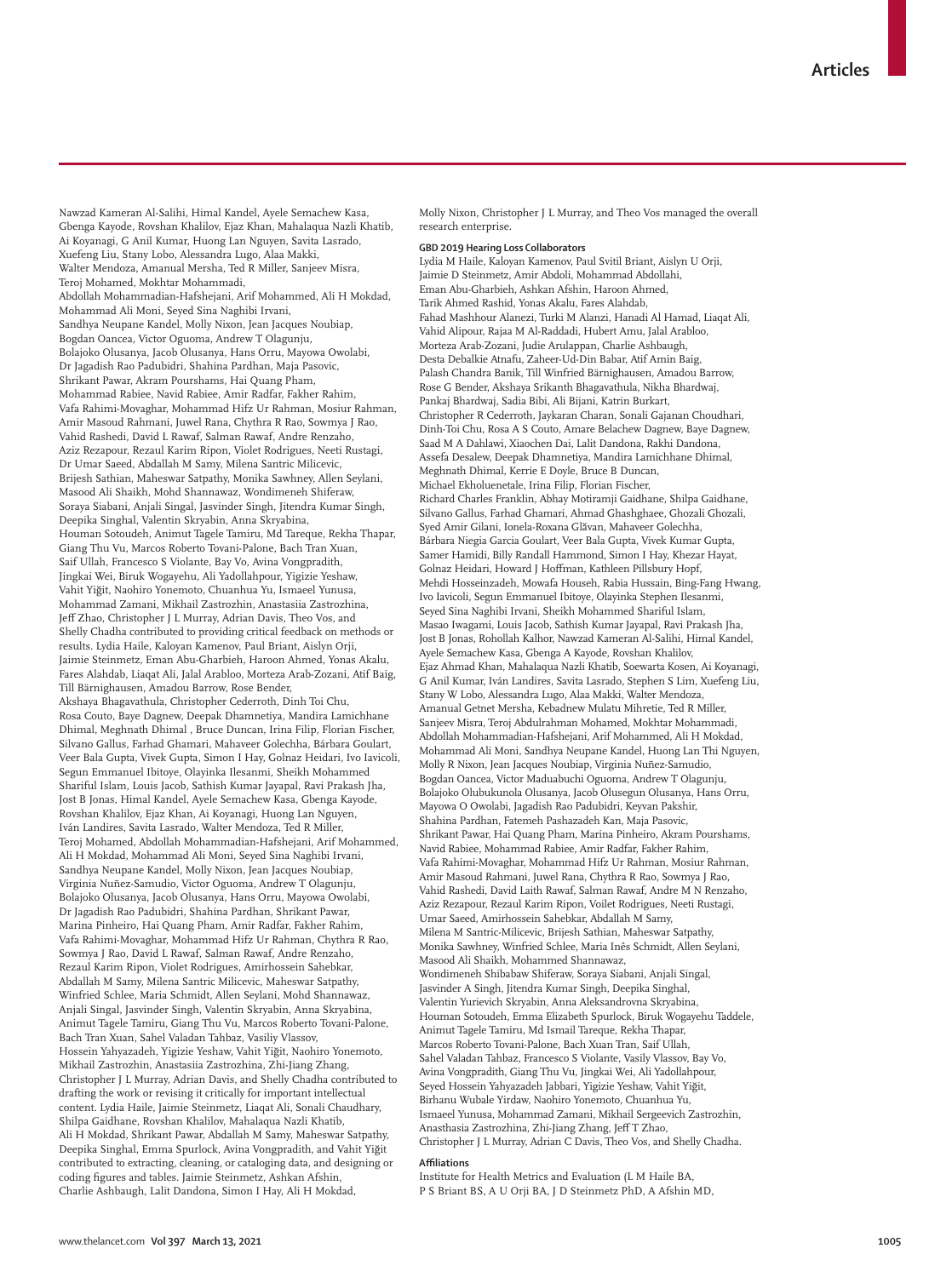C Ashbaugh MA, R G Bender BS, K Burkart PhD, X Dai PhD, Prof L Dandona MD, Prof R Dandona PhD, Prof S I Hay FMedSci, Prof S S Lim PhD, Prof A H Mokdad PhD, M R Nixon PhD, M Pasovic MA, E E Spurlock BA, A Vongpradith BA, J T Zhao BA, Prof C J L Murray PhD, Prof T Vos PhD), Department of Health Metrics Sciences, School of Medicine (A Afshin MD, K Burkart PhD, Prof R Dandona PhD, Prof S I Hay FMedSci, Prof S S Lim PhD, Prof A H Mokdad PhD, Prof C J L Murray PhD, Prof T Vos PhD), University of Washington, Seattle, WA, USA; Department of Noncommunicable Diseases (K Kamenov PhD, S Chadha PhD), World Health Organization (WHO), Geneva, Switzerland; Department of Parasitology and Mycology (A Abdoli PhD), Jahrom University of Medical Sciences, Jahrom, Iran; The Institute of Pharmaceutical Sciences (TIPS) (Prof M Abdollahi PhD), School of Pharmacy (Prof M Abdollahi PhD), Digestive Diseases Research Institute (Prof A Pourshams MD), Metabolomics and Genomics Research Center (F Rahim PhD), Sina Trauma and Surgery Research Center (Prof V Rahimi-Movaghar MD), Tehran University of Medical Sciences, Tehran, Iran; Clinical Sciences Department (E Abu-Gharbieh PhD), Mass Communication Department (A Makki PhD), University of Sharjah, Sharjah, United Arab Emirates; Department of Biosciences (H Ahmed PhD), COMSATS Institute of Information Technology, Islamabad, Pakistan; Department of Computer Science and Engineering (T Ahmed Rashid PhD), University of Kurdistan Hewler, Erbil, Iraq; Department of Medical Physiology (Y Akalu MSc), Department of Human Physiology (B Dagnew MSc), School of Medicine (A G Mersha MD), Department of Midwifery (A T Tamiru MSc, B W Yirdaw MSc), Department of Epidemiology and Biostatistics (Y Yeshaw MPH), University of Gondar, Gondar, Ethiopia; Mayo Evidence-based Practice Center, Mayo Clinic Foundation for Medical Education and Research, Rochester, MN, USA (F Alahdab MSc); Health Information Management and Technology Department (T M Alanzi PhD), Environmental Health Department (S M A Dahlawi PhD), Imam Abdulrahman Bin Faisal University, Dammam, Saudi Arabia (F M Alanezi PhD); Geriatric and Long Term Care Department (H Al Hamad MD, B Sathian PhD), Rumailah Hospital (H Al Hamad MD), Hamad Medical Corporation, Doha, Qatar; Department of Biological Sciences, National University of Medical Sciences (NUMS), Rawalpindi, Pakistan (L Ali PhD); Health Management and Economics Research Center (V Alipour PhD, J Arabloo PhD, A Ghashghaee BSc, M Hosseinzadeh PhD, A Rezapour PhD), Student Research Committee (A Ghashghaee BSc), Tehran Institute of Psychiatry (V Rashedi PhD), Iran University of Medical Sciences, Tehran, Iran (F Pashazadeh Kan BSN); Department of Community Medicine (R M Al-Raddadi PhD), King Abdulaziz University, Jeddah, Saudi Arabia; Department of Population and Behavioural Sciences (H Amu PhD), University of Health and Allied Sciences, Ho, Ghana; Social Determinants of Health Research Center (M Arab-Zozani PhD), Birjand University of Medical Sciences, Birjand, Iran; Department of Maternal and Child Health, Sultan Qaboos University, Muscat, Oman (J Arulappan DSc); Department of Health System and Health Economics (D D Atnafu MPH), Department of Nursing (A B Dagnew MSc), Department of Adult Health Nursing (A Kasa MSc), Department of Epidemiology and Biostatistics (K M Mihretie MPH), Bahir Dar University, Bahir Dar, Ethiopia; Department of Pharmacy, University of Huddersfield, Huddersfield, UK (Prof Z Babar PhD); Unit of Biochemistry (A A Baig PhD), Universiti Sultan Zainal Abidin (Sultan Zainal Abidin University), Kuala Terengganu, Malaysia; Department of Non-communicable Diseases (P C Banik MPhil), Bangladesh University of Health Sciences, Dhaka, Bangladesh; Heidelberg Institute of Global Health (Prof T W Bärnighausen MD), Department of Ophthalmology (Prof J B Jonas MD), Heidelberg University, Heidelberg, Germany; Harvard T H Chan School of Public Health (Prof T W Bärnighausen MD, I Yunusa PhD), Harvard University, Boston, MA, USA; Department of Public and Environmental Health (A Barrow MPH), University of The Gambia, Brikama, The Gambia; Epidemiology and Disease Control Unit (A Barrow MPH), Ministry of Health, Kotu, The Gambia; Department of Social and Clinical Pharmacy (A S Bhagavathula PharmD), Charles University, Hradec Kralova,

Czech Republic; Institute of Public Health (A S Bhagavathula PharmD),

United Arab Emirates University, Al Ain, United Arab Emirates; Department of Anatomy (Prof N Bhardwaj MD), Government Medical College Pali, Pali, India; Department of Community Medicine and Family Medicine (P Bhardwaj MD, N Rustagi MD), School of Public Health (P Bhardwaj MD), Department of Pharmacology (J Charan MD), Department of Surgical Oncology (Prof S Misra MCh), All India Institute of Medical Sciences, Jodhpur, India; Institute of Soil and Environmental Sciences (S Bibi PhD, S Ullah PhD), University of Agriculture, Faisalabad, Faisalabad, Pakistan; Social Determinants of Health Research Center (A Bijani PhD), Student Research Committee (M Zamani MD), Babol University of Medical Sciences, Babol, Iran; Department of Physiology and Pharmacology (C R Cederroth PhD), Karolinska Institute, Stockholm, Sweden; National Institute of Health Research Nottingham Biomedical Research Centre (C R Cederroth PhD), University of Nottingham, Nottingham, UK; Department of Community Medicine (Prof S G Choudhari MD, Prof A M Gaidhane MD), Department of Medicine (S Gaidhane PhD), Global Evidence Synthesis Initiative (Prof M Khatib PhD), Department of Ophthalmology (Prof D Singhal MD), Datta Meghe Institute of Medical Sciences, Wardha, India; Center for Biomedicine and Community Health (D Chu PhD), VNU-International School, Hanoi, Vietnam; Department of Chemical Sciences (R A S Couto MD), Department of Chemistry (M Pinheiro PhD), University of Porto, Porto, Portugal; Public Health Foundation of India, Gurugram, India (Prof L Dandona MD, Prof R Dandona PhD, G Kumar PhD); Indian Council of Medical Research, New Delhi, India (Prof L Dandona MD); School of Nursing and Midwifery (A Desalew MSc), Haramaya University, Harar, Ethiopia; Department of Community Medicine (D Dhamnetiya MD, R P Jha MSc), Dr. Baba Sahib Ambedkar Medical College and Hospital, Delhi, India; Research and Social Development Department (M L Dhimal PhD), Nepal Pollution Control and Environment Centre, Lalitpur, Nepal; Health Research Section (M Dhimal PhD), Nepal Health Research Council, Kathmandu, Nepal; School of Medicine (Prof K E Doyle PhD), Western Sydney University, Sydney, NSW, Australia; School of Health and Biomedical Sciences (Prof K E Doyle PhD), Royal Melbourne Institute of Technology University, Melbourne, VIC, Australia; Postgraduate Program in Epidemiology (Prof B B Duncan PhD, Prof B N G Goulart DSc, Prof M I Schmidt PhD), Federal University of Rio Grande do Sul, Porto Alegre, Brazil; Department of Epidemiology and Medical Statistics (M Ekholuenetale MSc), Faculty of Public Health (M Ekholuenetale MSc), Department of Health Promotion and Education (S E Ibitoye MPH), Department of Community Medicine (O S Ilesanmi PhD), Department of Medicine (Prof M O Owolabi DrM), University of Ibadan, Ibadan, Nigeria; Psychiatry Department (I Filip MD), Kaiser Permanente, Fontana, CA, USA; School of Health Sciences (I Filip MD), A.T. Still University, Mesa, AZ, USA; Institute of Gerontological Health Services and Nursing Research (F Fischer PhD), Ravensburg-Weingarten University of Applied Sciences, Weingarten, Germany; School of Public Health, Medical, and Veterinary Sciences (R C Franklin PhD), James Cook University, Douglas, QLD, Australia; Department of Environmental Health Sciences (S Gallus DSc, A Lugo PhD), Mario Negri Institute for Pharmacological Research, Milan, Italy; Occupational Health Department (F Ghamari PhD), Arak University of Medical Sciences, Arak, Iran; Department of Public Health (G Ghozali PhD), University of Muhammadiyah Kalimantan Timur, Samarinda, Indonesia; Faculty of Allied Health Sciences (Prof S Gilani PhD), The University of Lahore, Lahore, Pakistan; Afro-Asian Institute, Lahore, Pakistan (Prof S Gilani PhD); Department of Statistics and Econometrics (I Glăvan PhD), Bucharest University of Economic Studies, Bucharest, Romania; Health Systems and Policy Research (M Golechha PhD), Indian Institute of Public Health Gandhinagar, Gandhinagar, India; Department of Clinical Medicine (Prof V K Gupta PhD), Macquarie University, Sydney, NSW, Australia; School of Medicine (V B Gupta PhD), Deakin University, Geelong, VIC, Australia; School of Health and Environmental Studies (Prof S Hamidi DrPH), Hamdan Bin Mohammed Smart University, Dubai, United Arab Emirates; Brain and Behavioral Sciences Program (Prof B R Hammond PhD), University of Georgia, Athens, GA, USA; Institute of Pharmaceutical Sciences (K Hayat MS), University of Veterinary and Animal Sciences, Lahore, Pakistan; Department of Pharmacy Administration and Clinical Pharmacy (K Hayat MS),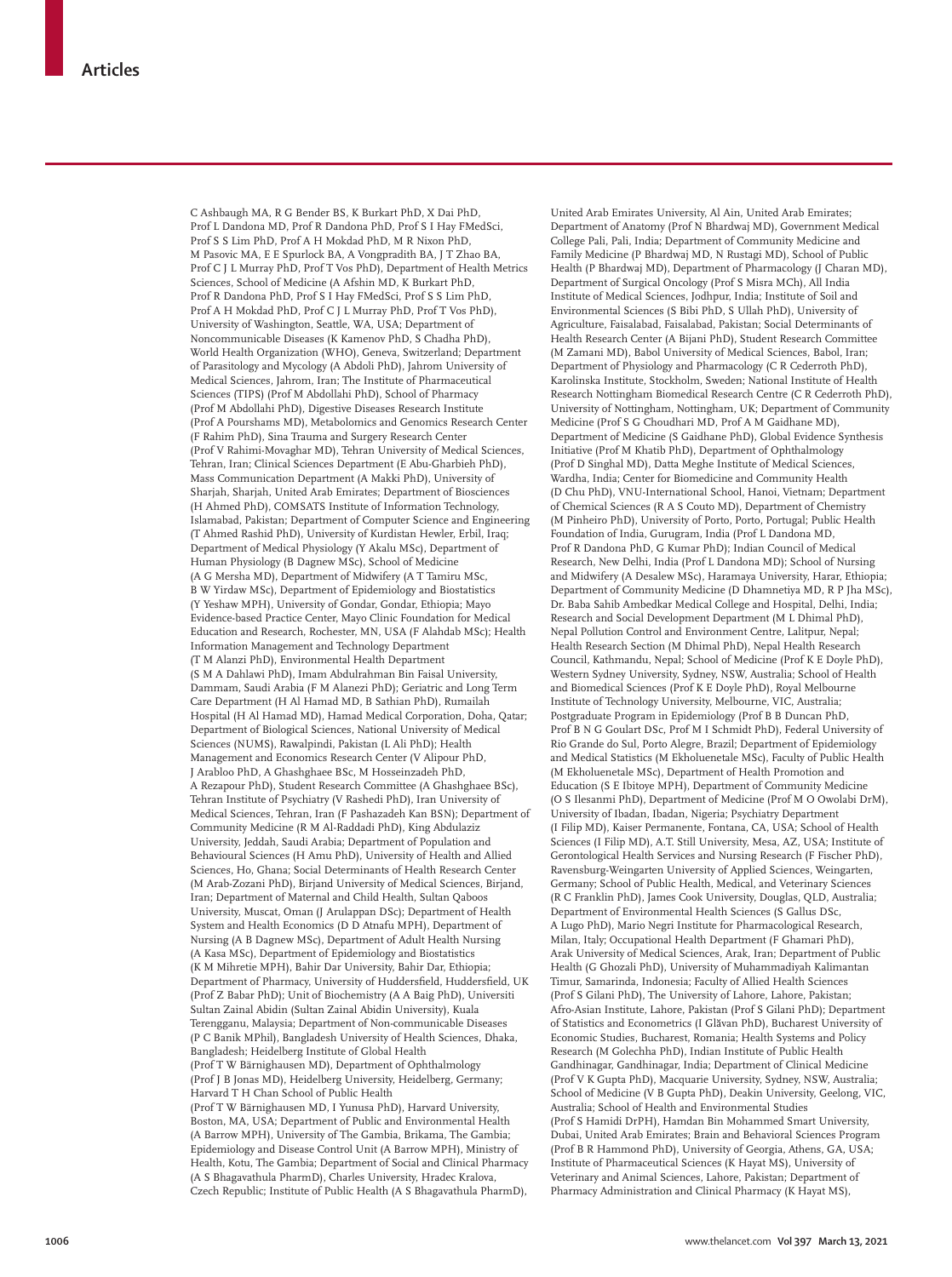Xian Jiaotong University, Xian, China; Santa Clara, CA, USA (G Heidari MD); National Institute on Deafness and Other Communication Disorders (H J Hoffman MA), Division of Scientific Programs (H J Hoffman MA), National Institute of Health, Bethesda, MD, USA; Virginia Beach, VA, USA (K P Hopf MPH); College of Science and Engineering (Prof M Househ PhD), Hamad Bin Khalifa University, Doha, Qatar; School of Pharmaceutical Sciences (R Hussain PhD), University of Science Malaysia, Penang, Malaysia; Department of Occupational Safety and Health (Prof B-F Hwang PhD), China Medical University, Taichung, Taiwan; Department of Public Health (Prof I Iavicoli PhD), University of Naples Federico II, Naples, Italy; Department of Community Medicine (O S Ilesanmi PhD), Department of Medicine (Prof M O Owolabi DrM), University College Hospital, Ibadan, Ibadan, Nigeria; Research Institute for Endocrine Sciences (S N Irvani MD), Shahid Beheshti University of Medical Sciences, Tehran, Iran; Institute for Physical Activity and Nutrition (S Islam PhD), Deakin University, Burwood, VIC, Australia; Sydney Medical School (S Islam PhD), Ophthalmology Department (H Kandel PhD), University of Sydney, Sydney, NSW, Australia; Department of Health Services Research (M Iwagami PhD), University of Tsukuba, Tsukuba, Japan; Department of Non-Communicable Disease Epidemiology (M Iwagami PhD), London School of Hygiene & Tropical Medicine, London, UK; Research and Development Unit (L Jacob MD), Biomedical Research Networking Center for Mental Health Network (CiberSAM), Barcelona, Spain; Faculty of Medicine (L Jacob MD), University of Versailles Saint-Quentin-en-Yvelines, Montigny-le-Bretonneux, France; Centre of Studies and Research (S Jayapal PhD), Ministry of Health, Muscat, Oman; Department of Community Medicine (R P Jha MSc), Banaras Hindu University, Varanasi, India; Beijing Institute of Ophthalmology (Prof J B Jonas MD), Beijing Tongren Hospital, Beijing, China; Institute for Prevention of Non-communicable Diseases (R Kalhor PhD), Health Services Management Department (R Kalhor PhD), Qazvin University of Medical Sciences, Qazvin, Iran; Department of Computer Science and Engineering (N Kameran Al-Salihi PhD), University of Kurdistan Hewler, Hewler, Iraq; Ophthalmology Department (H Kandel PhD), Sydney Local Health District, Sydney, NSW, Australia; International Research Center of Excellence (G A Kayode PhD), Institute of Human Virology Nigeria, Abuja, Nigeria; Julius Centre for Health Sciences and Primary Care (G A Kayode PhD), Utrecht University, Utrecht, Netherlands; Department of Biophysics and Biochemistry (Prof R Khalilov PhD), Baku State University, Baku, Azerbaijan; Russian Institute for Advanced Study (Prof R Khalilov PhD), Moscow State Pedagogical University, Moscow, Russia; Department of Epidemiology and Biostatistics (E A Khan MPH), Health Services Academy, Islamabad, Pakistan; Jakarta, Indonesia (S Kosen MD); Biomedical Research Networking Center for Mental Health Network (CiberSAM) (A Koyanagi MD), San Juan de Dios Sanitary Park, Sant Boi de Llobregat, Spain; Catalan Institution for Research and Advanced Studies (ICREA), Barcelona, Spain (A Koyanagi MD); Unit of Genetics and Public Health (Prof I Landires MD), Unit of Microbiology and Public Health (V Nuñez-Samudio PhD), Institute of Medical Sciences, Las Tablas, Panama; Department of Public Health (V Nuñez-Samudio PhD), Ministry of Health, Herrera, Panama (Prof I Landires MD); Department of Otorhinolaryngology (S Lasrado MS), Father Muller Medical College, Mangalore, India; Department of Systems, Populations, and Leadership (X Liu PhD), University of Michigan, Ann Arbor, MI, USA; Department of Professional and Medical Education (S W Lobo PhD), Meharry Medical College, Nashville, TN, USA; Department of Biomedical Sciences (S W Lobo PhD), Mercer University, Macon, GA, USA; Peru Country Office (W Mendoza MD), United Nations Population Fund (UNFPA), Lima, Peru; School of Medicine and Public Health (A G Mersha MD), University of Newcastle, Newcastle, NSW, Australia; Pacific Institute for Research & Evaluation, Calverton, MD, USA (T R Miller PhD); School of Public Health (T R Miller PhD), Curtin University, Perth, WA, Australia; College of Dentistry (T A Mohamed MSc), University of Duhok, Duhok, Iraq; Department of Information Technology (M Mohammadi PhD), Lebanese French University, Erbil, Iraq; Department of Epidemiology and Biostatistics (A Mohammadian-Hafshejani PhD), Shahrekord University of Medical Sciences, Shahrekord, Iran; Department of Biology

(A Mohammed PhD), University of Jeddah, Jeddah, Saudi Arabia; WHO Centre on eHealth (M Moni PhD), University of New South Wales, Sydney, NSW, Australia; Bupa Clemton Park (S Neupane Kandel BSN), Bupa, Sydney, NSW, Australia; Institute for Global Health Innovations (H L T Nguyen MPH, H Q Pham MD), Duy Tan University, Hanoi, Vietnam; Centre for Heart Rhythm Disorders (J Noubiap MD), University of Adelaide, Adelaide, SA, Australia; Administrative and Economic Sciences Department (Prof B Oancea PhD), University of Bucharest, Bucharest, Romania; Health Research Institute (V M Oguoma PhD), University of Canberra, Canberra, NSW, Australia; Department of Psychiatry and Behavioural Neurosciences (A T Olagunju MD), McMaster University, Hamilton, ON, Canada; Department of Psychiatry (A T Olagunju MD), University of Lagos, Lagos, Nigeria; Centre for Healthy Start Initiative, Lagos, Nigeria (J O Olusanya MBA, B O Olusanya PhD); Institute of Family Medicine and Public Health (H Orru PhD), University of Tartu, Tartu, Estonia; Section of Sustainable Health (H Orru PhD), Umeå University, Umeå, Sweden; Kasturba Medical College, Mangalore (J Padubidri MD), Manipal Academy of Higher Education, Manipal, India; Department of Parasitology and Mycology (Prof K Pakshir PhD), Shiraz University of Medical Sciences, Shiraz, Iran; Vision and Eye Research Institute (Prof S Pardhan PhD), Anglia Ruskin University, Cambridge, UK; Department of Genetics (S Pawar PhD), Yale University, New Haven, CT, USA; Department of Chemistry (N Rabiee MSc), Sharif University of Technology, Tehran, Iran; Biomedical Engineering Department (Prof M Rabiee PhD), Amirkabir University of Technology, Tehran, Iran; College of Medicine (A Radfar MD), University of Central Florida, Orlando, FL, USA; Thalassemia and Hemoglobinopathy Research Center (F Rahim PhD), Ahvaz Jundishapur University of Medical Sciences, Ahvaz, Iran; Department of Community Medicine (M Rahman PhD), Maharishi Markandeshwar Medical College & Hospital, Solan, India; Department of Population Science and Human Resource Development (M Rahman DrPH, Prof M I Tareque PhD), University of Rajshahi, Rajshahi, Bangladesh; Future Technology Research Center (A Rahmani PhD), National Yunlin University of Science and Technology, Yunlin, Taiwan; Institute of Research and Development (A Rahmani PhD), Duy Tan University, Da Nang, Vietnam; Department of Public Health (J Rana MPH), North South University, Dhaka, Bangladesh; Department of Biostatistics and Epidemiology (J Rana MPH), University of Massachusetts Amherst, Amherst, MA, USA; Department of Oral Pathology (S Rao MDS), Srinivas Institute of Dental Sciences, Mangalore, India; Department of Community Medicine (C R Rao MD), Kasturba Medical College, Manipal, India; Department of Primary Care and Public Health (Prof S Rawaf MD), WHO Collaborating Centre for Public Health Education and Training (D L Rawaf MD), Department of Surgery and Cancer (Prof A C Davis PhD), Imperial College London, London, UK; Academic Public Health England (Prof S Rawaf MD), Public Health England, London, UK; University College London Hospitals, London, UK (D L Rawaf MD); School of Social Sciences and Psychology (Prof A M N Renzaho PhD), Translational Health Research Institute (Prof A M N Renzaho PhD), Western Sydney University, Penrith, NSW, Australia; Department of Public Health (R K Ripon MSPH), Bangladesh Institute for Tropical Medicine, Dhaka, Bangladesh; Community Nursing Unit (V Rodrigues MSc), Ireland Hospital, Abbeyleix, Ireland; Department of Research and Development (U Saeed PhD), Islamabad Diagnostic Center (IDC) Pakistan, Islamabad, Pakistan; Halal Research Center (A Sahebkar PhD), Food and Drug Administration of the Islamic Republic of Iran, Tehran, Iran; Neurogenic Inflammation Research Center (A Sahebkar PhD), Mashhad University of Medical Sciences, Mashhad, Iran; Department of Entomology (A M Samy PhD), Ain Shams University, Cairo, Egypt; Faculty of Medicine (Prof M M Santric-Milicevic PhD), School of Public Health and Health Management (Prof M M Santric-Milicevic PhD), University of Belgrade, Belgrade, Serbia; Faculty of Health & Social Sciences (B Sathian PhD), Bournemouth University, Bournemouth, UK; UGC Centre of Advanced Study in Psychology (M Satpathy PhD), Utkal University, Bhubaneswar, India; Udyam-Global Association for Sustainable Development, Bhubaneswar, India (M Satpathy PhD); Department of Public Health Sciences (M Sawhney PhD), University of North Carolina at Charlotte, Charlotte, NC, USA; Department of Psychiatry and Psychotherapy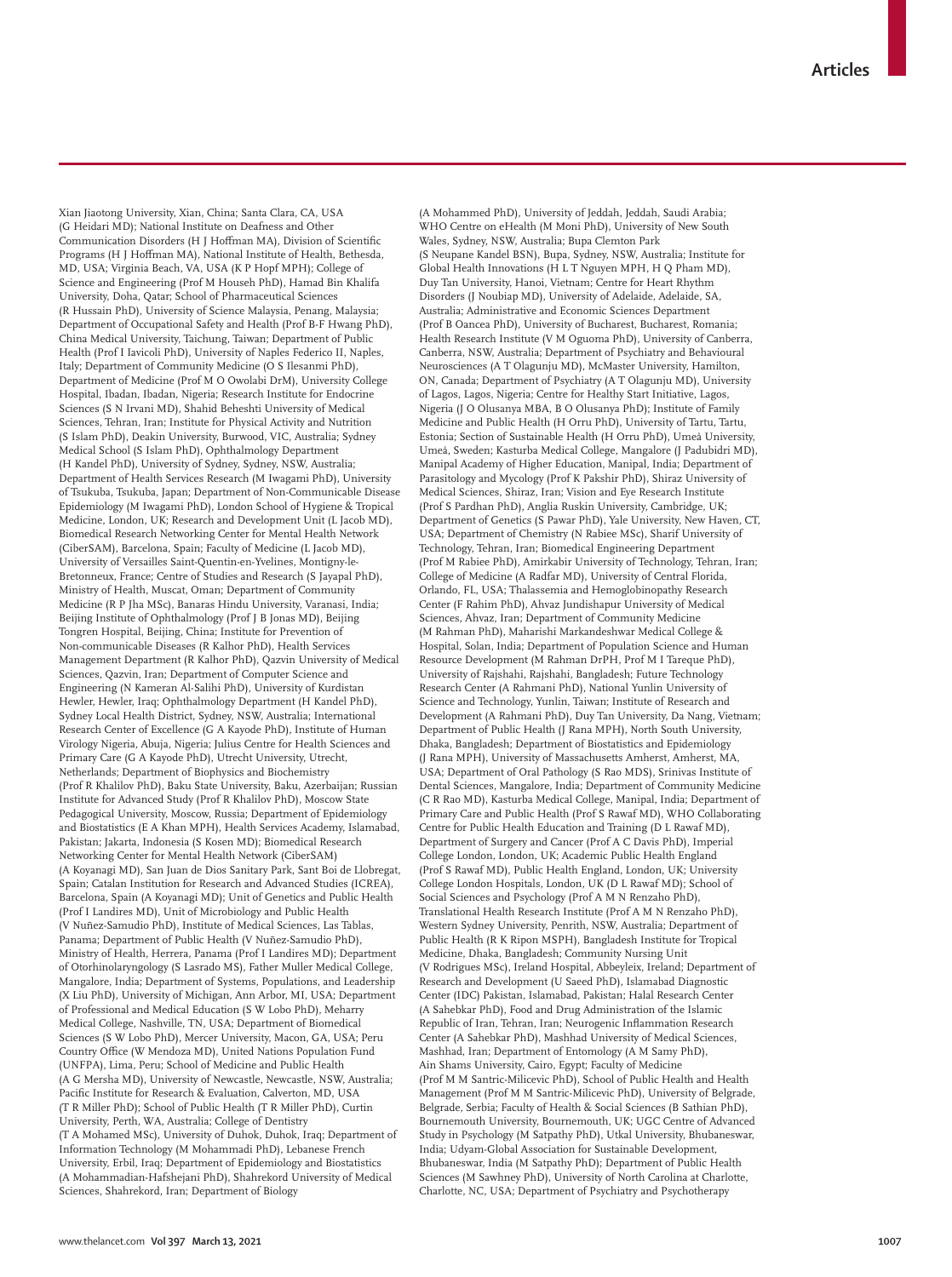(W Schlee PhD), University of Regensburg, Regensburg, Germany; National Heart, Lung, and Blood Institute (A Seylani BS), National Institute of Health, Rockville, MD, USA; Karachi, Pakistan (M A Shaikh MD); Department of Community Medicine (M Shannawaz PhD), BLDE University, Vijayapur, India; Department of Nursing (W S Shiferaw MSc), Debre Berhan University, Debre Berhan, Ethiopia; Department of Health Education and Health Promotion (S Siabani PhD), Kermanshah University of Medical Sciences, Kermanshah, Iran; School of Health (S Siabani PhD), University of Technology Sydney, Sydney, NSW, Australia; Department of Anatomy (A Singal PhD), All India Institute of Medical Sciences, Bathinda, India; School of Medicine (Prof J A Singh MD), Department of Radiology (H Sotoudeh MD), University of Alabama at Birmingham, Birmingham, AL, USA; Medicine Service (Prof J A Singh MD), US Department of Veterans Affairs (VA), Birmingham, AL, USA; Department of Community Medicine & Public Health (J Singh PhD), Tribhuvan University, Janakpur, Nepal; Department of Ophthalmology (Prof D Singhal MD), Gmers Medical College and Civil Hospital, Ahmedabad, India; Department No.16 (V Y Skryabin MD), Laboratory of Genetics and Genomics (Prof M S Zastrozhin PhD), Moscow Research and Practical Centre on Addictions, Moscow, Russia; Therapeutic Department (A A Skryabina MD), Balashiha Central Hospital, Balashikha, Russia; Department of Pharmacy (B W Taddele MPH), Arbaminch College of Health Sciences, Arba Minch, Ethiopia; Department of Community Medicine (R Thapar MD), Manipal Academy of Higher Education, Mangalore, India; Department of Pathology and Legal Medicine (M R Tovani-Palone PhD), University of São Paulo, Ribeirão Preto, Brazil; Modestum LTD, London, UK (M R Tovani-Palone PhD); Department of Health Economics (B X Tran PhD), Hanoi Medical University, Hanoi, Vietnam; Clinical Cancer Research Center (S Valadan Tahbaz PhD, S Yahyazadeh Jabbari MD), Milad General Hospital, Tehran, Iran; Department of Microbiology (S Valadan Tahbaz PhD), Islamic Azad University, Tehran, Iran; Department of Medical and Surgical Sciences (Prof F S Violante MD), University of Bologna, Bologna, Italy; Occupational Health Unit (Prof F S Violante MD), Sant'Orsola Malpighi Hospital, Bologna, Italy; Department of Health Care Administration and Economics (Prof V Vlassov MD), National Research University Higher School of Economics, Moscow, Russia; Faculty of Information Technology (B Vo PhD), Ho Chi Minh City University of Technology (HUTECH), Ho Chi Minh City, Vietnam; Center of Excellence in Behavioral Medicine (G T Vu BA), Nguyen Tat Thanh University, Ho Chi Minh City, Vietnam; Department of Epidemiology and Biostatistics (J Wei PhD), George Washington University, Washington, DC, USA; Psychology Department (A Yadollahpour PhD), University of Sheffield, Sheffield, UK; Department of Health Management (V Yiğit PhD), Süleyman Demirel Üniversitesi (Süleyman Demirel University), Isparta, Turkey; Department of Neuropsychopharmacology (N Yonemoto MPH), National Center of Neurology and Psychiatry, Kodaira, Japan; Department of Public Health (N Yonemoto MPH), Juntendo University, Tokyo, Japan; Department of Epidemiology and Biostatistics (Prof C Yu PhD), School of Medicine (Z Zhang PhD), Wuhan University, Wuhan, China; Department of Clinical Pharmacy and Outcomes Sciences (I Yunusa PhD), University of South Carolina, Columbia, SC, USA; Addictology Department (Prof M S Zastrozhin PhD), Pediatrics Department (A Zastrozhina PhD), Russian Medical Academy of Continuous Professional Education, Moscow, Russia; Ear Institute (Prof A C Davis PhD), University College London, London, UK.

#### **Declaration of interests**

LMH reports personal fees from WHO, outside the submitted work. PSB reports personal fees from WHO, outside the submitted work. CRC reports support from the UK National Institute for Health Research (NIHR) Biomedical Research Centre. B-FH was partially supported by China Medical University (CMU109-MF-63), Taichung, Taiwan. SMSI reports grants from National Heart Foundation of Australia and National Health and Medical Research Council (NHMRC); personal fees from WHO; and partial funding by the National Heart Foundation of Australia and NHMRC, outside the submitted work. WM is program analyst in population and development at the UN Population Fund

country office in Peru, which does not necessarily endorse this study. JAS reports consultancy fees from Crealta/Horizon, Medisys, Fidia, Two labs, Adept Field Solutions, Clinical Care options, Clearview Healthcare Partners, Putnam Associates, Focus Forward, Navigant Consulting, Spherix, MedIQ, UBM, Trio Health, Medscape, WebMD, Practice Point communications, the National Institutes of Health, and the American College of Rheumatology; payment for lectures including service on Simply Speaking speaker's bureau; stock ownership in TPT Global Tech, Vaxart pharmaceuticals, and Charlotte's Web Holdings. JAS previously owned stock options in Amarin, Viking, and Moderna pharmaceuticals; held placement on the steering committee of OMERACT, an international organisation that develops measures for clinical trials and receives arm's length funding from 12 pharmaceutical companies; serves on the US Food and Drug Administration Arthritis Advisory Committee; is a member of the Veterans Affairs Rheumatology Field Advisory Committee; and is the editor and the Director of the UAB Cochrane Musculoskeletal Group Satellite Center on Network Metaanalysis. ACD reports sponsorship for meeting from GN Foundation; personal fees from GN UK and EarGym; and grants from Siemens/ Sivantos UK, during the conduct of the study. ACD has a patent, HearCheck Screener (University of Manchester), with royalties paid through the University of Manchester, and is a member of the WHO Technical Group for World Hearing Repor. All other authors declare no competing interests.

#### **Data sharing**

Data presented in this manuscript are made publicly available at https://vizhub.healthdata.org/gbd-compare.

#### **Acknowledgments**

The authors alone are responsible for the views expressed in this article and they do not necessarily represent the views, decisions or policies of institutions with which they are affiliated. This manuscript was produced as part of the GBD Collaborator Network and in accordance with the GBD protocol. TWB acknowledges support by the Alexander von Humboldt Foundation through the Alexander von Humboldt Professor award, funded by the German Federal Ministry of Education and Research. AAB acknowledges funding (FRGS/1/2017/SKK06iUNISZA/02/1) under Kementerian Pendidikan Malaysia and Universiti Sultan Zainal Abidin focusing on *Streptococcus pneumoniae* as one of the main causes of otitis media globally. IL is member of the Sistema Nacional de Investigación, which is supported by the Secretaría Nacional de Ciencia, Tecnología e Innovación, Panama. JRP acknowledges the support towards research given by Manipal Academy of Higher Education, Manipal, India. AMS acknowledges support from the Egyptian Fulbright Mission Program. MMS-M acknowledges the support of the Ministry of Education, and Science and Technological Development of the Republic of Serbia (Contract 175087). The views expressed herein do not represent those of the NIHR or the UK Department of Health and Social Care.

#### **References**

- 1 Tellevik JM. Language and problem solving ability: a comparison between deaf and hearing adolescents. *Scand J Psychol* 1981; **22:** 97–100.
- Livingston G, Huntley J, Sommerlad A, et al. Dementia prevention, intervention, and care: 2020 report of the *Lancet* Commission. *Lancet* 2020; **396:** 413–46.
- Lin FR. Hearing loss and cognition among older adults in the United States. *J Gerontol A Biol Sci Med Sci* 2011; **66:** 1131–36.
- 4 Kramer SE, Kapteyn TS, Kuik DJ, Deeg DJH. The association of hearing impairment and chronic diseases with psychosocial health status in older age. *J Aging Health* 2002; **14:** 122–37.
- Li C-M, Zhang X, Hoffman HJ, Cotch MF, Themann CL, Wilson MR. Hearing impairment associated with depression in US adults, National Health and Nutrition Examination Survey 2005–2010. *JAMA Otolaryngol Head Neck Surg* 2014; **140:** 293–302.
- 6 Monzani D, Galeazzi GM, Genovese E, Marrara A, Martini A. Psychological profile and social behaviour of working adults with mild or moderate hearing loss. *Acta Otorhinolaryngol Ital* 2008; **28:** 61–66.
- 7 Olusanya BO, Newton VE. Global burden of childhood hearing impairment and disease control priorities for developing countries. *Lancet* 2007; **369:** 1314–17.